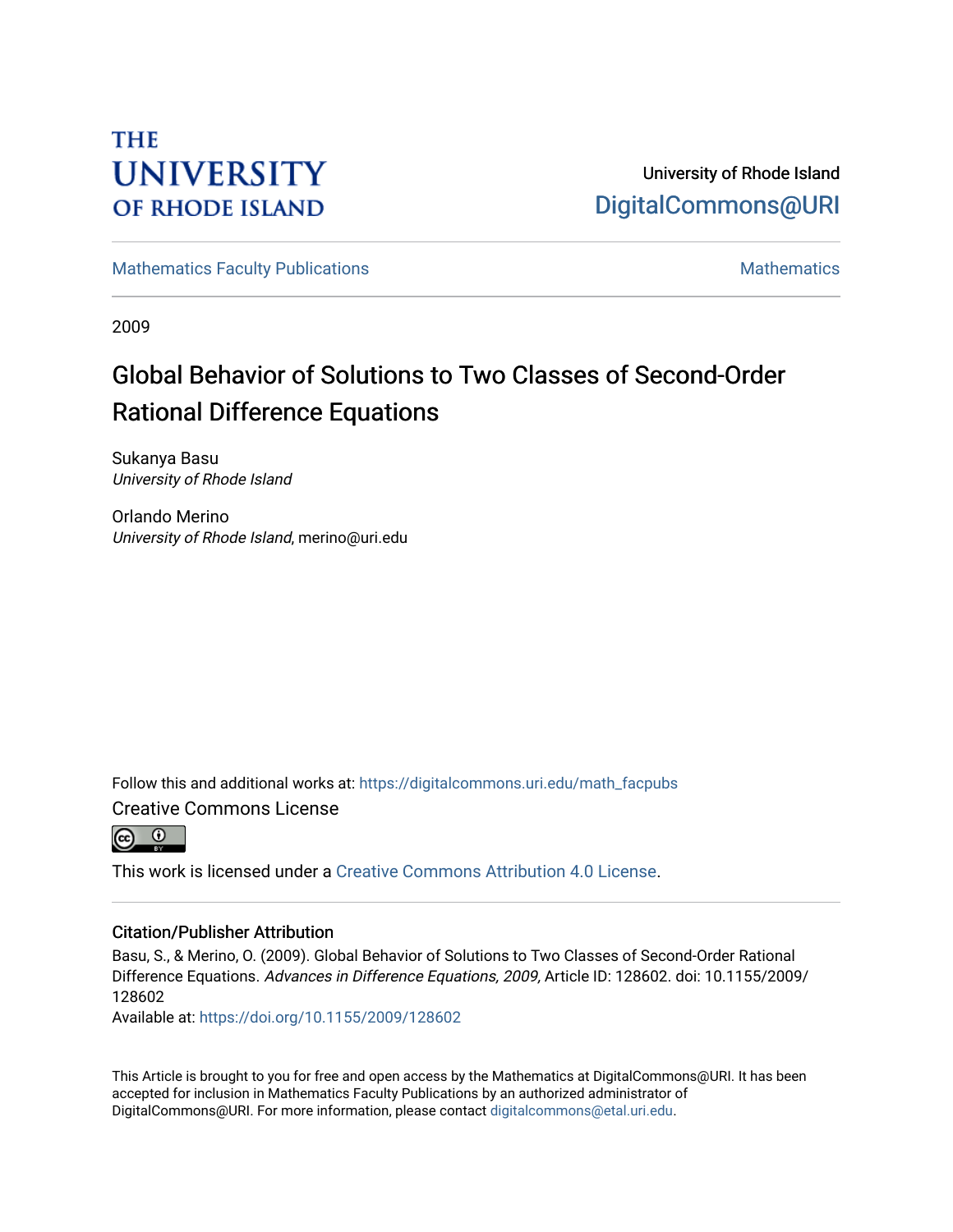*Research Article*

## **Global Behavior of Solutions to Two Classes of Second-Order Rational Difference Equations**

### **Sukanya Basu and Orlando Merino**

*Department of Mathematics, University of Rhode Island, Kingston, RI 02881, USA*

Correspondence should be addressed to Orlando Merino, merino@math.uri.edu

Received 9 December 2008; Accepted 7 July 2009

Recommended by Ondrej Dosly

For nonnegative real numbers *α*, *β*, *γ*, *A*, *B*, and *C* such that *BC >* 0 and *αβγ >* 0, the difference equation  $x_{n+1} = (\alpha + \beta x_n + \gamma x_{n-1}) / (A + Bx_n + Cx_{n-1}), n = 0, 1, 2, \ldots$  has a unique positive equilibrium. A proof is given here for the following statements: 1 *For every choice of positive parameters α*, *β*, *γ*, *A*, *B*, and *C*, *all solutions to the difference equation*  $x_{n+1} = (\alpha + \beta x_n + \gamma x_{n-1})/(A + Bx_n + Cx_{n-1})$ , *n* 0*,* 1*,* 2*,...,x*−<sup>1</sup>*, x*<sup>0</sup> ∈ 0*,* ∞ *converge to the positive equilibrium or to a prime period-two solution*. 2 *For every choice of positive parameters α*, *β*, *γ*, *B*, and *C*, *all solutions to the difference equation*  $x_{n+1} = (\alpha + \beta x_n + \gamma x_{n-1}) / (Bx_n + Cx_{n-1}), n = 0, 1, 2, ..., x_{-1}, x_0 \in (0, \infty)$  converge to the positive *equilibrium or to a prime period-two solution*.

Copyright © 2009 S. Basu and O. Merino. This is an open access article distributed under the Creative Commons Attribution License, which permits unrestricted use, distribution, and reproduction in any medium, provided the original work is properly cited.

### **1. Introduction and Main Results**

In their book  $[1]$ , Kulenović and Ladas initiated a systematic study of the difference equation

$$
x_{n+1} = \frac{\alpha + \beta x_n + \gamma x_{n-1}}{A + Bx_n + Cx_{n-1}}, \quad n = 0, 1, 2, ..., \tag{1.1}
$$

for nonnegative real numbers *α, β, γ, A, B,* and *C* such that *B C >* 0 and *α β γ >* 0, and for nonnegative or positive initial conditions *x*−<sup>1</sup>*, x*0. Under these conditions, 1.1 has a unique positive equilibrium. One of their main ideas in this undertaking was to make the task more manageable by considering separate cases when one or more of the parameters in 1.1 is zero. The need for this strategy is made apparent by cases such as the well-known *Lyness Equation* [2–4].

$$
x_{n+1} = \frac{\alpha + x_n}{x_{n-1}},
$$
\n(1.2)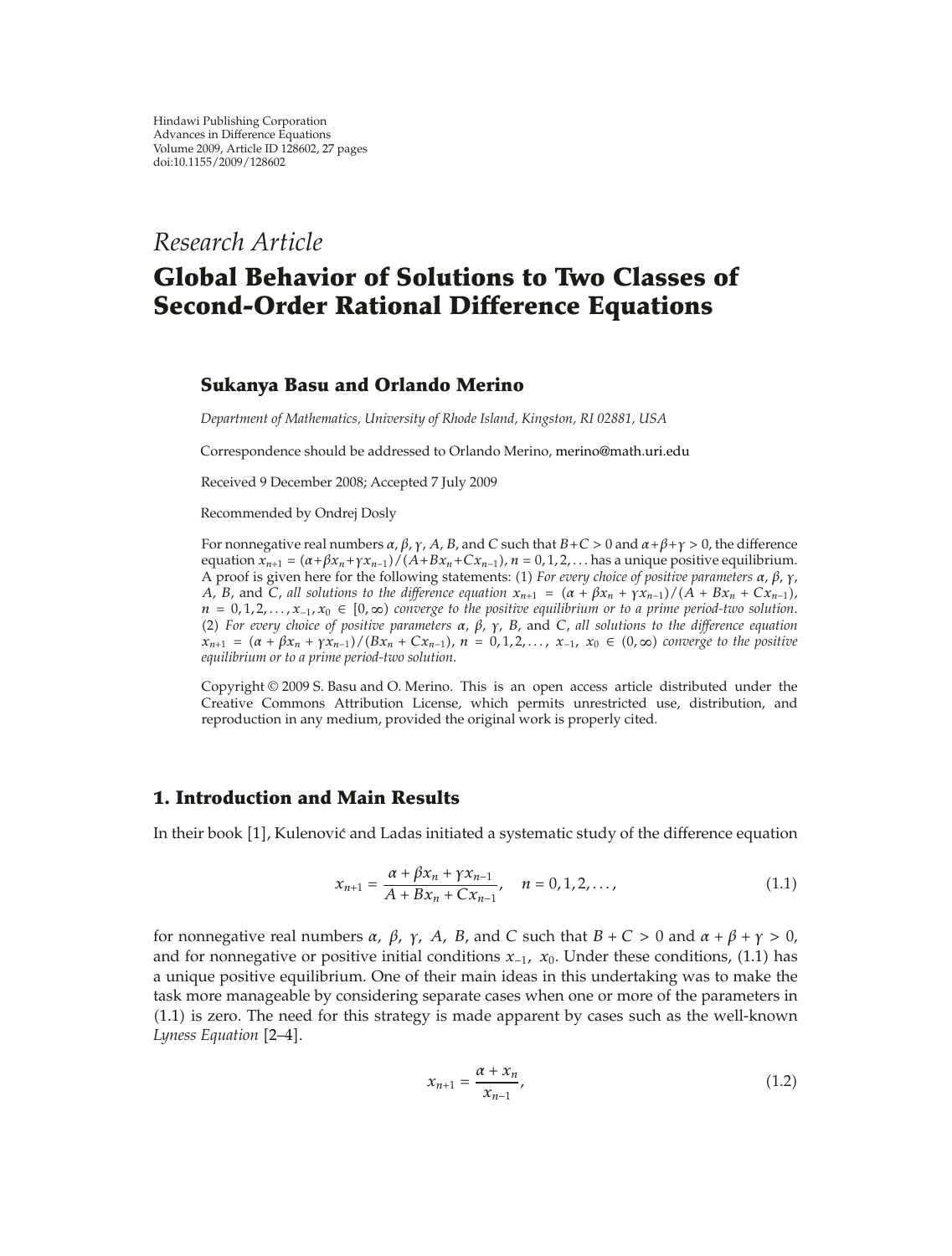whose dynamics differ significantly from other equations in this class. There are a total of 42 cases that arise from (1.1) in the manner just discussed, under the hypotheses  $B + C > 0$ and  $\alpha + \beta + \gamma > 0$ . The recent publications [5, 6] give a detailed account of the progress up to 2007 in the study of dynamics of the class of equations (1.1). After a sustained effort by many researchers (for extensive references, see  $[5, 6]$ ), there are some cases that have resisted a complete analysis. We list them as follows in normalized form, as presented in  $[5, 6]$ :

$$
x_{n+1} = \frac{\alpha + x_n}{A + x_{n-1}},
$$
\n(1.3)

$$
x_{n+1} = \frac{\alpha + x_n}{x_n + Cx_{n-1}},
$$
\n(1.4)

$$
x_{n+1} = \frac{\alpha + \beta x_n + \gamma x_{n-1}}{x_{n-1}},
$$
\n(1.5)

$$
x_{n+1} = \frac{\alpha + x_n}{A + Bx_n + x_{n-1}},
$$
\n(1.6)

$$
x_{n+1} = \frac{\beta x_n + x_{n-1}}{A + Bx_n + x_{n-1}},
$$
\n(1.7)

$$
x_{n+1} = \frac{\alpha + \beta x_n + \gamma x_{n-1}}{A + x_{n-1}},
$$
\n(1.8)

$$
x_{n+1} = \frac{\alpha + x_n + \gamma x_{n-1}}{Bx_n + x_{n-1}},
$$
\n(1.9)

$$
x_{n+1} = \frac{\alpha + \beta x_n + x_{n-1}}{A + Bx_n + x_{n-1}}.\tag{1.10}
$$

The dynamics of  $(1.7)$  has been settled recently in  $[7, 8]$ . Global attractivity of the positive equilibrium of  $(1.3)$  has been proved recently in [9]. Since  $(1.6)$  can be reduced to  $(1.3)$ through a change of variables  $[10]$ , global behavior of solutions to  $(1.6)$  is also settled. Equation  $(1.5)$  is another equation that can be reduced to  $(1.3)$ , through the change of variables  $x_n = y_n + \gamma$  [11].

Ladas and coworkers  $\begin{bmatrix} 1, 5, 6 \end{bmatrix}$  have posed a series of conjectures on these equations. One of them is the following.

**Conjecture 1.1** (Ladas et al.). *For* (1.9) and (1.10), every solution converges to the positive *equilibrium or to a prime period-two solution.*

In this article, we prove this conjecture. Our main results are the following.

**Theorem 1.2.** *For every choice of positive parameters α, β, γ, A, B, and <sup>C</sup>, all solutions to the difference equation*

$$
x_{n+1} = \frac{\alpha + \beta x_n + \gamma x_{n-1}}{A + Bx_n + Cx_{n-1}}, \quad n = 0, 1, 2, ..., x_{-1}, x_0 \in [0, \infty)
$$
 (1.11)

*converge to the positive equilibrium or to a prime period-two solution.*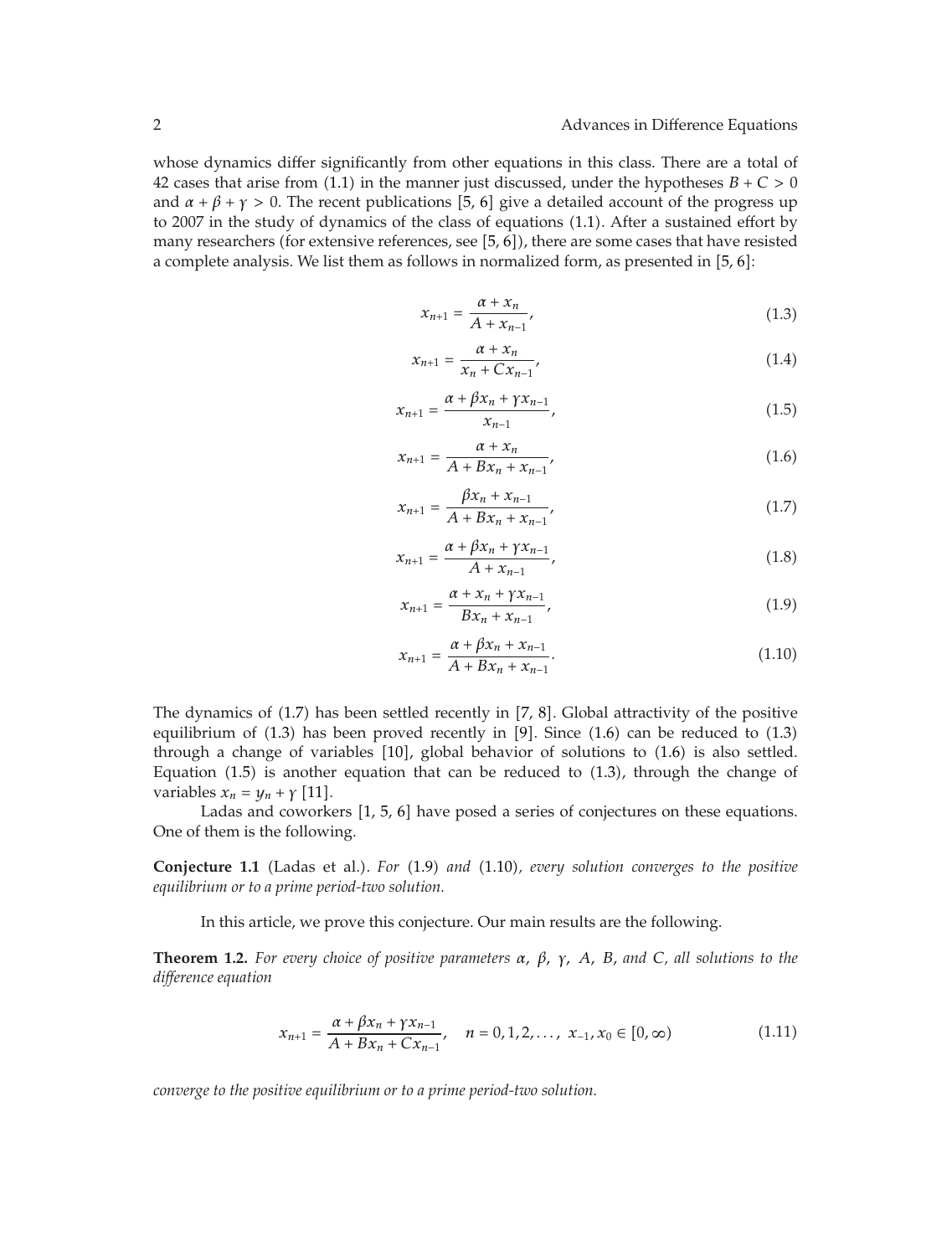**Theorem 1.3.** *For every choice of positive parameters α, β, γ, B, and <sup>C</sup>, all solutions to the difference equation*

$$
x_{n+1} = \frac{\alpha + \beta x_n + \gamma x_{n-1}}{Bx_n + Cx_{n-1}}, \quad n = 0, 1, 2, ..., x_{-1}, x_0 \in (0, \infty)
$$
 (1.12)

*converge to the positive equilibrium or to a prime period-two solution.*

A reduction of the number of parameters of 1.12 is obtained with the change of variables  $x_n = (\gamma/C)y_n$ , which yields the equation

$$
y_{n+1} = \frac{r + py_n + y_{n-1}}{qy_n + y_{n-1}}, \quad n = 0, 1, 2, ..., y_{-1}, y_0 \in (0, \infty), \tag{1.13}
$$

where  $r = \alpha C / \gamma^2$ ,  $p = \beta / \gamma$ , and  $q = B / C$ .

The number of parameters of (1.11) can also be reduced, which we proceed to do next. Consider the following affine change of variables which is helpful to reduce number of parameters and simplify calculations:

$$
x_n = \left(\frac{\gamma}{C} + \frac{A}{B+C}\right)y_n - \frac{A}{B+C}.\tag{1.14}
$$

With  $(1.14)$ ,  $(1.11)$  may now be rewritten as

$$
y_{n+1} = \frac{r + py_n + y_{n-1}}{qy_n + y_{n-1}}, \quad n = 0, 1, 2, ..., y_{-1}, y_0 \in [L, \infty), \tag{1.15}
$$

where

$$
p = \frac{AB + (B + C)\beta}{AC + (B + C)\gamma},
$$
  
\n
$$
q = \frac{B}{C},
$$
  
\n
$$
r = \frac{C(B + C)(B\alpha + C\alpha - A\beta - A\gamma)}{(\gamma(B + C) + AC)^2},
$$
  
\n
$$
L = \frac{AC}{AC + (B + C)\gamma}.
$$
  
\n(1.16)

Theorems 1.2 and 1.3 can be reformulated in terms of the parameters  $p$ ,  $q$ , and  $r$  as follows.

**Theorem 1.4.** *Let α, β, γ, A, B, and <sup>C</sup> be positive numbers, and let p, q, r, and <sup>L</sup> be given by relations* 1.16*. Then every solution to* 1.15 *converges to the unique equilibrium or to a prime period-two solution.*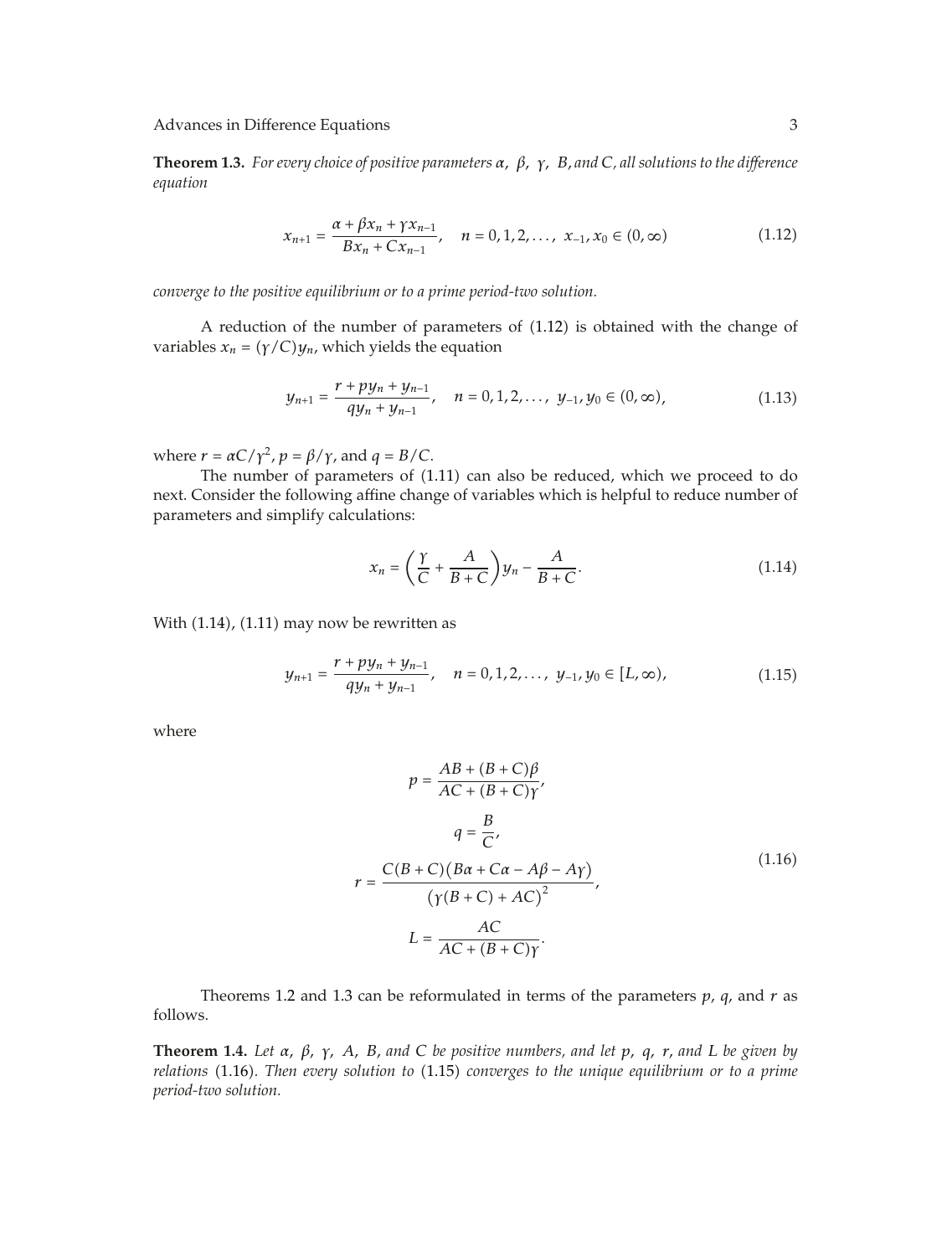**Theorem 1.5.** Let p, q, and r be positive numbers. Then every solution to (1.13) converges to the *unique equilibrium or to a prime period-two solution.*

In this paper we prove Theorems 1.4 and 1.5; Theorems 1.2 and 1.3 follow as an immediate corollary.

The two main differences between  $(1.15)$  and  $(1.13)$  are the set of initial conditions, and the possibility of having a negative value of *r* in 1.15, while only positive values of *r* are allowed in (1.13). Nevertheless, for both (1.15) and (1.13) the unique equilibrium has the formula:

$$
\overline{y} = \frac{p + 1 + \sqrt{(p + 1)^2 + 4r(q + 1)}}{2(q + 1)}.
$$
\n(1.17)

Although it is not possible to prove Theorem 1.2 as a simple corollary to Theorem 1.3, the changes of variables leading to Theorems 1.4 and 1.5 will result in proofs to the former theorems that are greatly simplified.

Our main results Theorems 1.2 and 1.3 imply that when prime period-two solutions to  $(1.11)$  or  $(1.13)$  do not exist, then the unique equilibrium is a global attractor. We have not treated here certain questions about the global dynamics of  $(1.11)$  and  $(1.13)$ , such as the character of the prime period-two solutions to either equation, or even for more general rational second-order equations, when such solutions exist. This matter has been treated in  $[12]$ .

This work is organized as follows. The main results are stated in Section 1. Results from literature which are used here are given in Section 2 for convenience. In Section 3, it is shown that either every solution to  $(1.15)$  converges to the equilibrium or there exists an invariant and attracting interval *I* with the property that the function  $f(x, y)$  associated with the difference equation is coordinatewise strictly monotonic on  $I \times I$ . In Section 4, a global convergence result is obtained for 1.13 over a specific range of parameters and for initial conditions in an invariant compact interval. Theorem 1.4 is proved in Section 5, and the proof of Theorem 1.5 is given in Section 6. Tables 1 and 2 include computer algebra system code for performing certain calculations that involve polynomials with a large number of terms (over 365 000 in one case). These computer calculations are used to support certain statements in Section 4. Finally, we refer the reader to  $[1]$  for terminology and definitions that concern difference equations.

### **2. Results from Literature**

The results in this subsection are from literature, and they are given here for easy reference. The first result is a reformulation of [1, Theorems 1.4.5–1.4.8].

**Theorem 2.1** (see [1, 13]). *Suppose that a continuous function*  $f : [a, b]^2 \rightarrow [a, b]$  satisfies one of *(i)–(iv):*

(i)  $f(x, y)$  *is nondecreasing in*  $x$ *, y<sub></sub>*, and

$$
\forall (m, M) \in [a, b]^2, \quad (f(m, m) = m, \ f(M, M) = M) \Longrightarrow m = M; \tag{2.1}
$$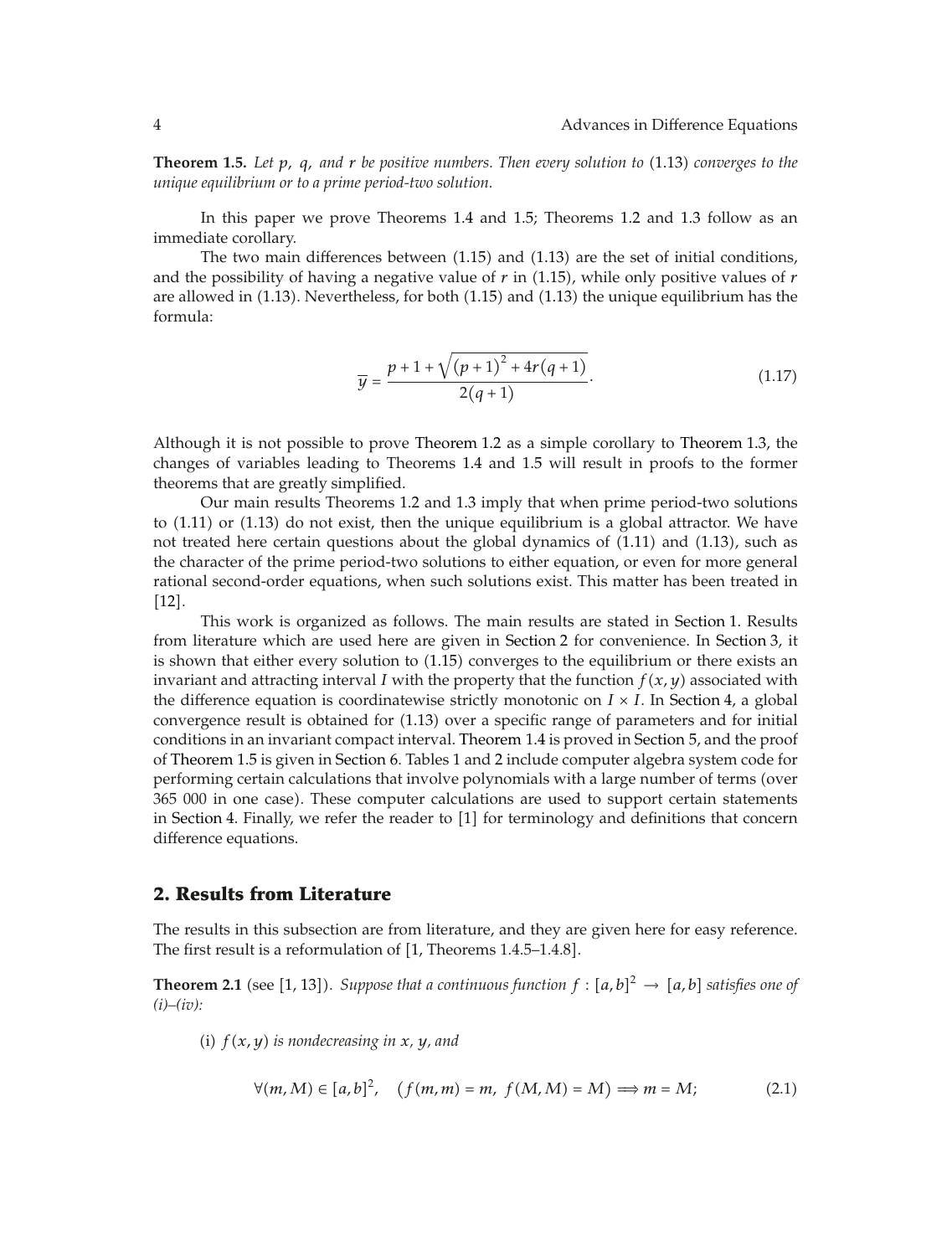(ii)  $f(x, y)$  *is nonincreasing in*  $x$ *, y<sub></sub>, and* 

$$
\forall (m, M) \in [a, b]^2, \quad (f(m, m) = M, f(M, M) = m) \Longrightarrow m = M; \tag{2.2}
$$

(iii)  $f(x, y)$  *is nonincreasing in x and nondecreasing in y*, *and* 

$$
\forall (m, M) \in [a, b]^2, \quad (f(m, M) = M, f(M, m) = m) \Longrightarrow m = M; \tag{2.3}
$$

iv *fx, y is nondecreasing in x and nonincreasing in y, and*

$$
\forall (m, M) \in [a, b]^2, \quad (f(M, m) = M, \ f(m, M) = m) \Longrightarrow m = M. \tag{2.4}
$$

*Then*  $y_{n+1} = f(y_n, y_{n-1})$  has a unique equilibrium in [a, b], and every solution with initial values in [a, b] converges to the equilibrium.

The following result is [1, Theorem A.0.8].

**Theorem 2.2.** *Suppose that a continuous function*  $f : [a,b]^3 \rightarrow [a,b]$  *is nonincreasing in all xariables and variables, and*

$$
\forall (m, M) \in [a, b]^3, \quad (f(m, m, m) = M, \ f(m, m, m) = M) \Longrightarrow m = M. \tag{2.5}
$$

*Then*  $y_{n+1} = f(y_n, y_{n-1}, y_{n-2})$  has a unique equilibrium in [a, b], and every solution with initial *values in* [a, b] converges to the equilibrium.

**Theorem 2.3** (see [14]). Let *I* be a set of real numbers, and let  $F : I \times I \rightarrow I$  be a function  $F(u, v)$ *which decreases in u and increases in v. Then for every solution* {*xn*}<sup>∞</sup> *<sup>n</sup>*−<sup>1</sup> *of the equation*

$$
x_{n+1} = F(x_n, x_{n-1}), \quad n = 0, 1, ..., \tag{2.6}
$$

*the subsequences* {*x*2*n*} *and* {*x*2*n*1} *of even and odd terms do exactly one of the following.*

- i *They are both monotonically increasing.*
- (ii) They are both monotonically decreasing.
- (iii) Eventually, one of them is monotonically increasing and the other is monotonically decreas*ing.*

Theorem 2.3 has this corollary.

**Corollary 2.4** (see [14]). If *I* is a compact interval, then every solution of (2.6) converges to an *equilibrium or to a prime period-two solution.*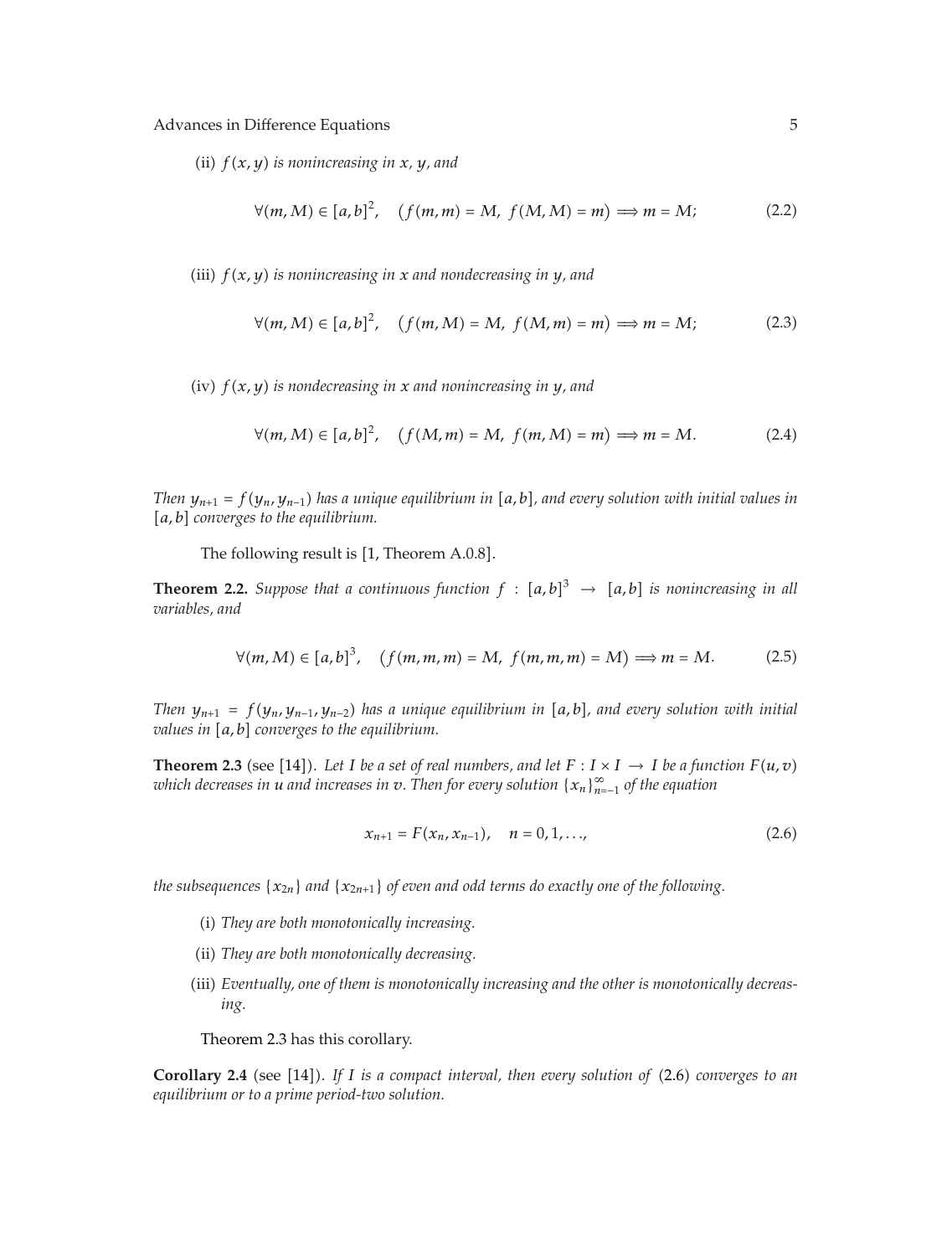**Theorem 2.5** (see [15]). Assume the following conditions hold.

- $(i)$   $h \in C[(0, \infty) \times (0, \infty), (0, \infty)].$
- (ii)  $h(x, y)$  *is decreasing in*  $x$  *and strictly decreasing in*  $y$ *.*
- (iii)  $xh(x, x)$  *is strictly increasing in*  $x$ *.*
- (iv) The equation

$$
x_{n+1} = x_n h(x_n, x_{n-1}), \quad n = 0, 1, ... \tag{2.7}
$$

*has a unique positive equilibrium x.*

*Then*  $\bar{x}$  *is a global attractor of all positive solutions of* (2.7).

### **3. Existence of an Invariant and Attracting Interval**

In this section we prove a proposition which is key for later developments. We will need the function

$$
f(x,y) := \frac{r + px + y}{qx + y}, \quad x, y \in [L, \infty), \tag{3.1}
$$

associated to  $(1.15)$ .

**Proposition 3.1.** *At least one of the following statements is true.*

- A *Every solution to* 1.15 *converges to the equilibrium.*
- (B) There exist  $m^*$ ,  $M^*$  with  $L < m^* < M^*$  such that the following is true.
	- (i)  $[m^*, M^*]$  *is an invariant interval for* (1.15*), that is,*  $f([m^*, M^*] \times [m^*, M^*]) \subset$ *m*∗*,M*∗*.*
	- (ii) *Every solution to* (1.15) *eventually enters*  $[m^*, M^*]$ *.*
	- (iii)  $f(x, y)$  *is coordinatewise strictly monotonic on*  $[m^*, M^*]^2$ *.*

The proof of Proposition 3.1 will be given at the end of the section, after we prove several lemmas. The next lemma states that the function  $f(\cdot, \cdot)$  associated to (1.15) is bounded.

**Lemma 3.2.** *There exist positive constants*  $\mathcal{L}$  *and*  $\mathcal{U}$  *such that*  $L < \mathcal{L}$  *and* 

$$
\mathcal{L} \le f(x, y) \le \mathcal{U}, \quad x, y \in [L, \infty). \tag{3.2}
$$

*In particular,*

$$
f([\mathcal{L}, \mathcal{U}] \times [\mathcal{L}, \mathcal{U}]) \subset [\mathcal{L}, \mathcal{U}]. \tag{3.3}
$$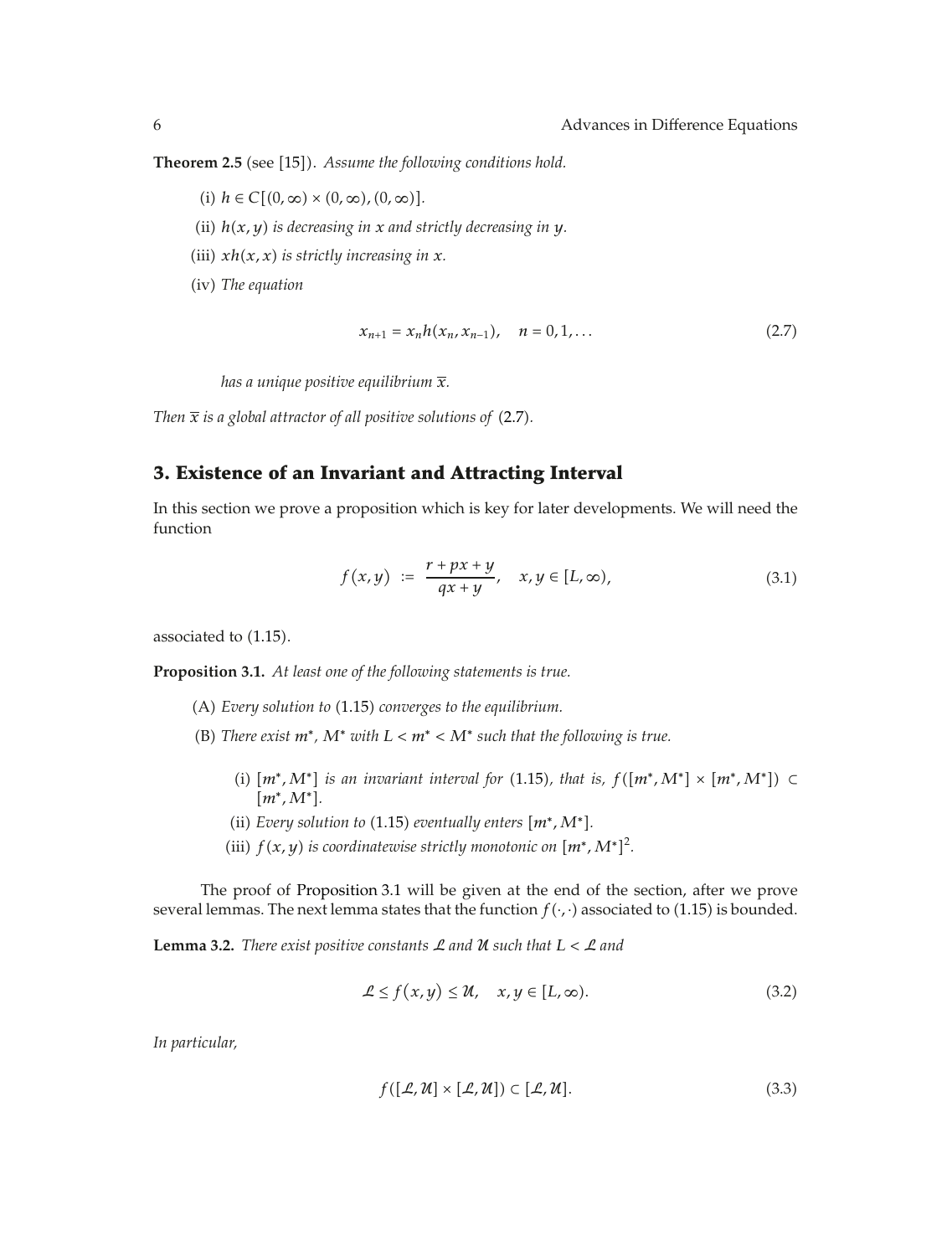*Proof.* The function

$$
\tilde{f}(x,y) = \frac{\alpha + \beta x + \gamma y}{A + Bx + Cy}, \quad (x,y) \in (0,\infty)^2,
$$
\n(3.4)

associated to  $(1.11)$  is bounded:

$$
\frac{\min\{\alpha,\beta,\gamma\}}{\max\{A,B,C\}} \le \frac{\alpha + \beta x + \gamma y}{A + Bx + Cy} \le \frac{\max\{\alpha,\beta,\gamma\}}{\min\{A,B,C\}}, \quad (x,y) \in (0,\infty)^2. \tag{3.5}
$$

Set  $\widetilde{\mathcal{L}} := \min{\{\alpha, \beta, \gamma\}} / \max{\{A, B, C\}}$  and  $\widetilde{\mathcal{U}} := \max{\{\alpha, \beta, \gamma\}} / \min{\{A, B, C\}}$ . The affine change of coordinates (1.14) maps the rectangular region  $[\tilde{\mathcal{L}}, \tilde{\mathcal{U}}]^2$  onto a rectangular region  $[\mathcal{L}, \mathcal{U}]^2$ which satisfies  $(3.2)$  and  $(3.3)$ .

**Lemma 3.3.** *If*  $p = q$ *, then every solution to* (1.15) *converges to the unique equilibrium.* 

*Proof.* If  $p = q$ , then  $D_1 f(x, y) = (-pr/(px + y)^2)$  and  $D_2 f(x, y) = -(r/(px + y)^2)$ . Thus, depending on the sign of  $r$ , the function  $f(x, y)$  is either nondecreasing in both coordinates, or nonincreasing in both coordinates on  $[L, \infty)$ . By Lemma 3.2, all solutions  $\{y_n\}_{n=-1}^{\infty}$  satisfy  $y_n \in [\mathcal{L}, \mathcal{U}]$  for  $n \geq 1$ . A direct algebraic calculation may be used to show that all solutions  $(m, M) \in [\mathcal{L}, \mathcal{U}]$  of either one of the systems of equations

$$
M = f(M, M),
$$
  
\n
$$
m = f(m, m),
$$
\n(3.6)

and

$$
M = f(m, m),
$$
  
\n
$$
m = f(M, M)
$$
\n(3.7)

necessarily satisfy  $m = M$ . In either case, the hypotheses (i) or (ii) of Theorem 2.1 are satisfied, and the conclusion of the lemma follows.  $\Box$ 

We will need the following elementary result, which is given here without proof.

**Lemma 3.4.** *Suppose*  $q \neq p$ *. The function*  $f(x, y)$  *has continuous partial derivatives on*  $(L, \infty)^2$ *, and* 

(i) 
$$
D_1 f(x, y) = 0
$$
 if and only if  $y = qr/(q-p)$ , and  $D_1 f(x, y) > 0$  if and only if  $(p-q)$   $y > qr$ ;

(ii)  $D_2 f(x, y) = 0$  *if and only if*  $x = -r/(p-q)$ *, and*  $D_2 f(x, y) > 0$  *if and only if*  $(q-p)x > r$ *.* 

We will need to refer to the values  $K_1$  and  $K_2$  where the partial derivatives of  $f(x, y)$ change sign.

*Definition 3.5.* If  $p \neq q$ , set

$$
K_1 := \frac{qr}{p-q'}, \qquad K_2 := \frac{-r}{p-q}.
$$
\n(3.8)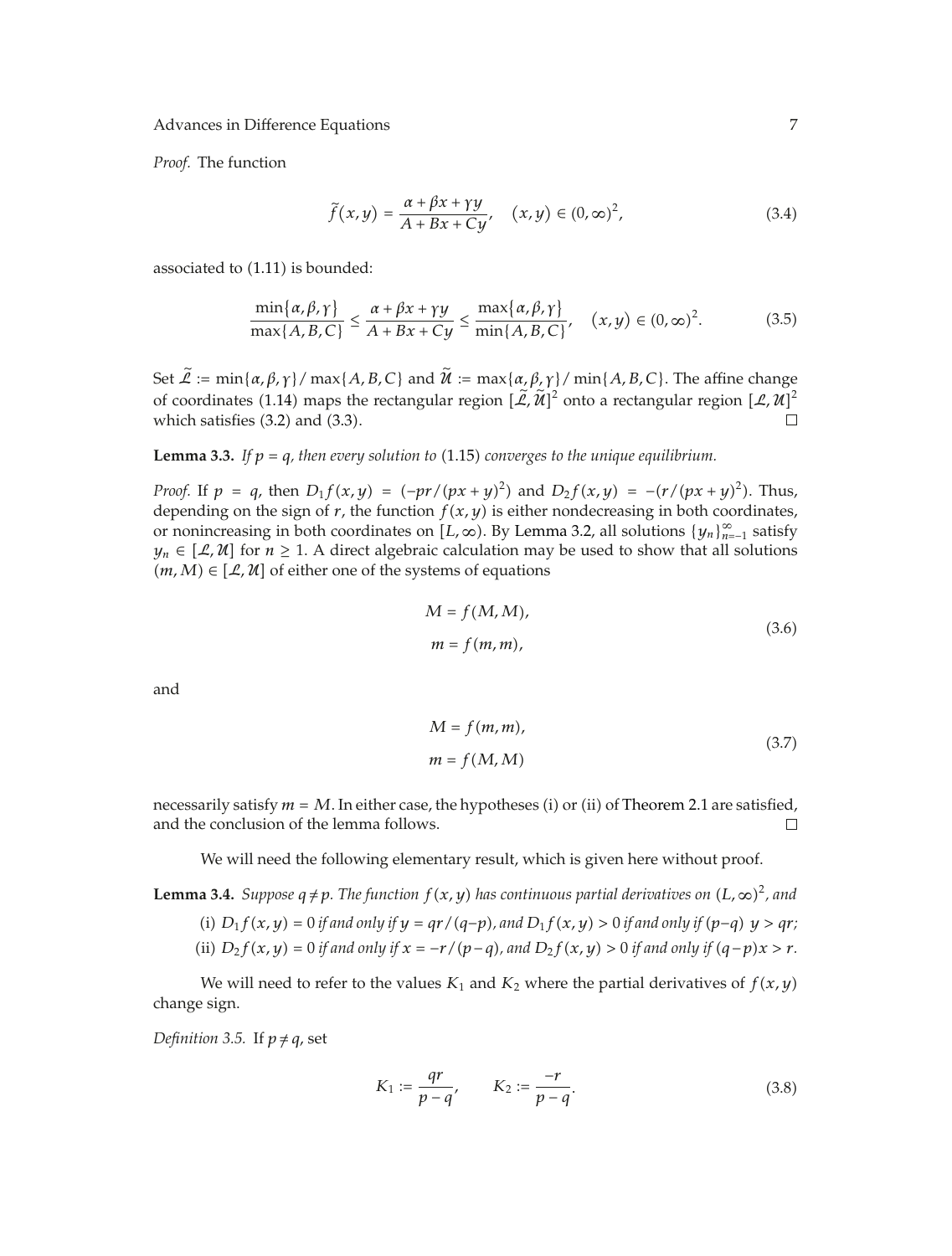

**Figure 1:** The arrows indicate type of coordinatewise monotonicity of  $f(x, y)$  on each region.

*Definition 3.6.* For  $L \leq m \leq M$ , let

$$
\phi(m, M) := \min \Big\{ f(x, y) : (x, y) \in [m, M]^2 \Big\},\
$$
  
 
$$
\Phi(m, M) := \max \Big\{ f(x, y) : (x, y) \in [m, M]^2 \Big\}.
$$
 (3.9)

**Lemma 3.7.** *Suppose*  $p \neq q$ *.* If  $[m, M] \subset [\mathcal{L}, \mathcal{U}]$  *is an invariant interval for* (1.15) *with*  $m \leq K_1 \leq M$ *or*  $m \le K_2 \le M$ , then  $m < \phi(m, M)$  or  $\Phi(m, M) < M$  or  $m = M = \overline{y}$ .

*Proof.* By definition of  $\phi$  and  $\Phi$ ,  $m \leq \phi(m, M)$  and  $\Phi(m, M) \leq M$ . Suppose

$$
m = \phi(m, M), \qquad \Phi(m, M) = M. \tag{3.10}
$$

The proof will be complete when it is shown that  $m = M$ . There are a total of four cases to consider: (a)  $r \ge 0$  and  $p > q$ , (b)  $r < 0$  and  $p < q$ , (c)  $r \ge 0$  and  $p < q$ , and (d)  $r < 0$  and  $p > q$ . We present the proof of case (a) only, as the proof of the other cases is similar.

If *r*  $\geq$  0 and *p*  $>$  *q*, then *K*<sub>1</sub>  $\in$  [*m*, *M*] and *K*<sub>2</sub>  $\notin$  [*m*, *M*]. Note that

$$
[m, M] \times [m, M] = [m, M] \times [m, K_1] \bigcup [m, M] \times [K_1, M]. \tag{3.11}
$$

By Lemma 3.4, the signs of the partial derivatives of  $f(x, y)$  are constant on the interior of each of the sets  $[m, M] \times [m, K_1]$  and  $[m, M] \times [K_1, M]$ , as shown in Figure 1.

Since  $f(x, y)$  is nonincreasing in both *x* and *y* on  $[m, M] \times [m, K_1]$ ,

$$
f(M, K_1) \le f(x, y) \le f(m, m) \quad \text{for } (x, y) \in [m, M] \times [m, K_1]. \tag{3.12}
$$

Similarly  $f(x, y)$  is nondecreasing in *x* and nonincreasing in *y* on  $[m, M] \times [K_1, M]$ , hence

$$
f(m, M) \le f(x, y) \le f(M, K_1)
$$
 for  $(x, y) \in [m, M] \times [K_1, M].$  (3.13)

From  $(3.12)$  and  $(3.13)$  one has

$$
\phi(m, M) = f(m, M), \qquad \Phi(m, M) = f(m, m). \tag{3.14}
$$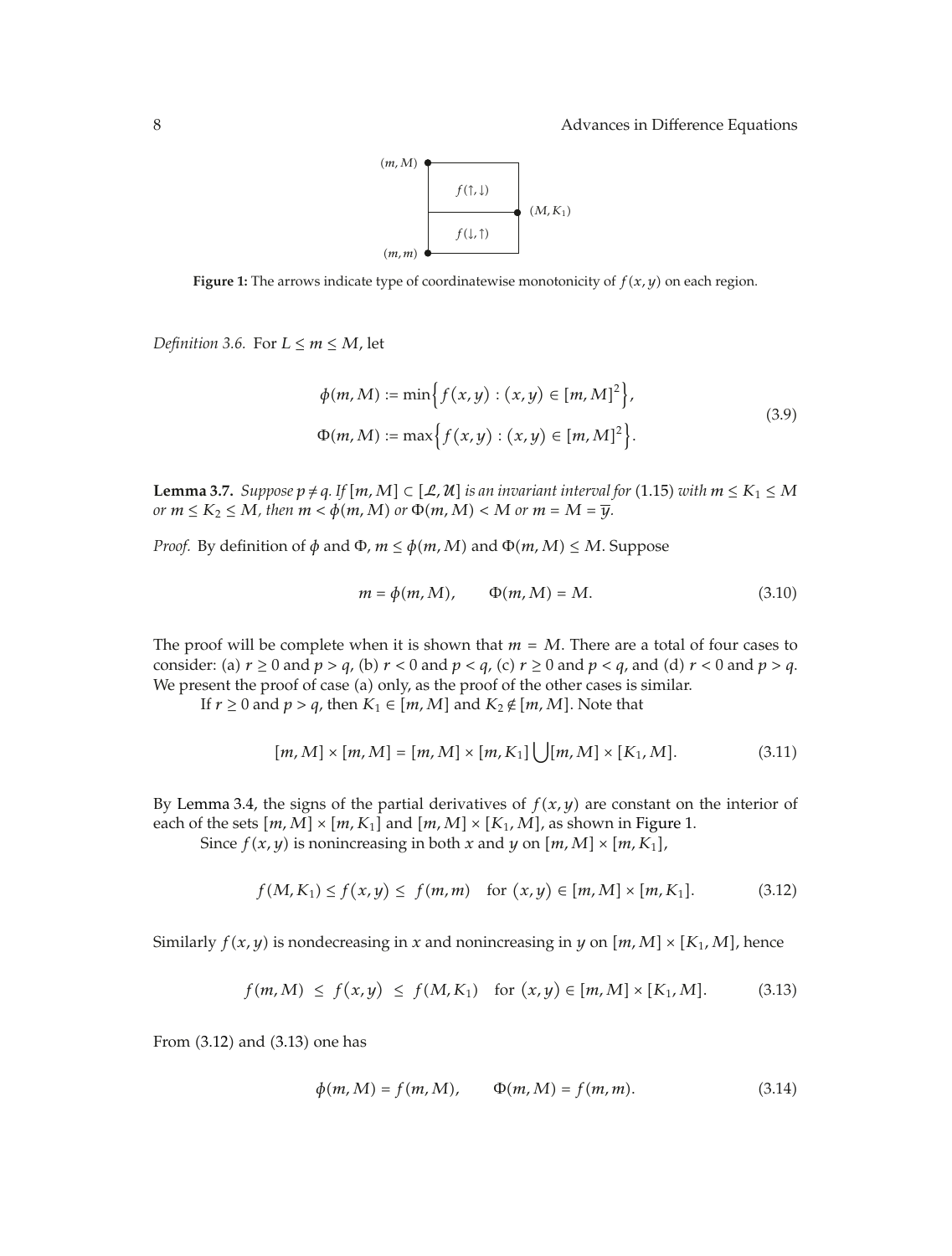Combine  $(3.14)$  with relation  $(3.10)$  to obtain the system of equations

$$
f(m, M) = m,
$$
  
\n
$$
f(m, m) = M.
$$
\n(3.15)

Eliminating  $M$  from system (3.15) gives the cubic in  $m$ 

$$
q(q+1)m^3 + (1-pq)m^2 + (-1-p-qr)m - r = 0,
$$
\n(3.16)

which has the roots

$$
-\frac{1}{q'}, \qquad \frac{1-p-\sqrt{(1+p)^2+4r(1+q)}}{2(1+q)}, \qquad \frac{1-p+\sqrt{(1+p)^2+4r(1+q)}}{2(1+q)}.
$$
 (3.17)

Only one root in the list  $(3.17)$  is positive, namely,

$$
m = \frac{1 - p + \sqrt{(1 + p)^2 + 4r(1 + q)}}{2(1 + q)} = \overline{y}.
$$
 (3.18)

Substituting into one of the equations of system (3.15) one also obtains  $M = \overline{y}$ , which gives the desired relation  $m = M = \overline{y}$ .  $\Box$ 

*Definition 3.8.* Let  $m_0 := \mathcal{L}$ ,  $M_0 := \mathcal{U}$ , and for  $\ell = 0, 1, 2, ...$  let  $m_\ell := \phi(m_\ell, M_\ell)$ ,  $M_\ell :=$  $\Phi(m_\ell,M_\ell)$ .

By the definitions of  $m_\ell$ ,  $M_\ell$ ,  $\phi(\cdot, \cdot)$  and  $\Phi(\cdot, \cdot)$ , we have that  $[m_{\ell+1}, M_{\ell+1}] \subset [m_\ell, M_\ell]$ for  $\ell = 0, 1, 2, \ldots$ . Thus the sequence  $\{m_{\ell}\}\$ is nondecreasing, and  $\{M_{\ell}\}\$ is nonincreasing. Let  $m^*$  := lim  $m_\ell$  and  $M^*$  := lim  $M_\ell$ .

**Lemma 3.9.** *Suppose*  $p ≠ q$ *. Either there exists*  $N ∈ ℕ$  *such that*  $\{K_1, K_2\} ∩ [m_N, M_N] = ∅$ *, or there*  $exists$   $m^* = M^* = \overline{y}$ .

*Proof.* Arguing by contradiction, suppose  $m^*$  <  $M^*$  and for all  $\ell \in \mathbb{N}$ ,  $\{K_1, K_2\} \cap [m_\ell, M_\ell] \neq \emptyset$ . Since the intervals  $[m_\ell, M_\ell]$  are nested and  $\cap [m_\ell, M_\ell] = [m^*, M^*]$ , it follows that  $\{K_1, K_2\} \cap$ *m<sup>∗</sup>*, *M*<sup>∗</sup>*]* ≠ Ø. By Lemma 3.7, we have

$$
m^* < \phi(m^*, M^*)
$$
 or  $\Phi(m^*, M^*) < M^*$ . (3.19)

Continuity of the functions  $\phi$  and  $\Phi$  implies

$$
\phi(m^*, M^*) = \lim \phi(m_\ell, M_\ell) = \lim m_{\ell+1} = m^*,
$$
  
or 
$$
\Phi(m^*, M^*) = \lim \Phi(m_\ell, M_\ell) = \lim M_{\ell+1} = M^*.
$$
 (3.20)

Statements (3.19) and (3.20) give a contradiction.

 $\Box$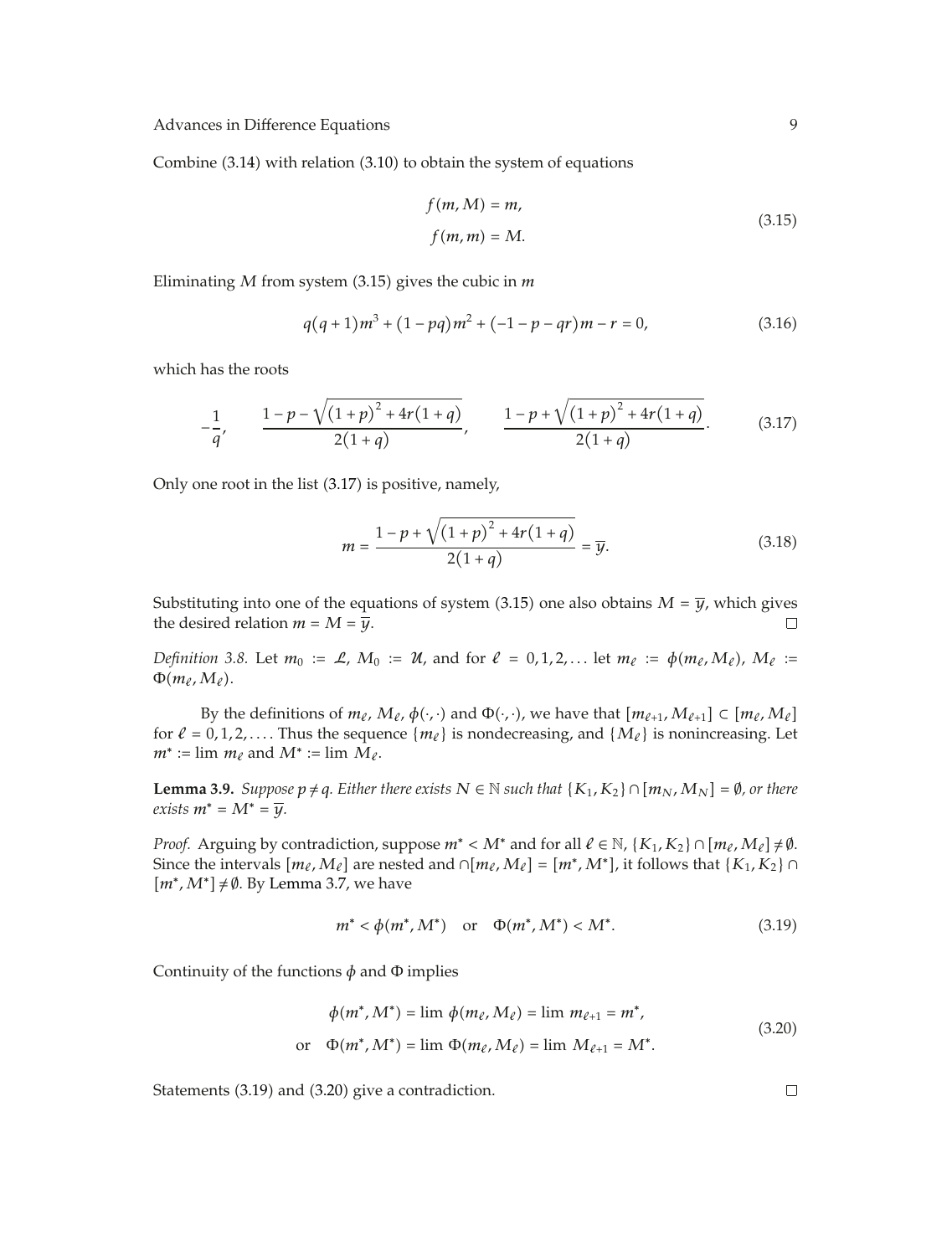*Proof of Proposition 3.1.* Suppose that statement (A) is not true. By Lemma 3.3, one must have *p* ≠ *q*. Note that if {*y*<sub>ℓ</sub>} is a solution to (1.15), then *y*<sub>ℓ+1</sub> ∈  $[m_\ell, M_\ell]$  for  $\ell = 0, 1, 2, \ldots$  If *m*<sup>∗</sup> =  $M^*$ , since  $m_\ell \to m^*$  and  $M_\ell \to M^*$ , we have  $y_\ell \to \bar{y}$ , but this is statement (A) which we are negating. Thus  $m^* < M^*$ , and by Lemma 3.9 there exists  $N \in \mathbb{N}$  such that  $\{K_1, K_2\} \cap [m_N, M_N] = \emptyset$ ; so  $f(x, y)$  is coordinatewise monotonic on  $[m_N, M_N]$ . The set  $[m_N, M_N]$  is invariant, and every solution enters  $[m_N, M_N]$  starting at least with the term with subindex  $N + 1$ . We have shown that if statement (A) is not true, then statement (B) is necessarily true. This completes the proof of the proposition.  $\Box$ 

## **4. Equation** (1.13) **with**  $r \ge 0$ ,  $p > q$  and  $qr/(p - q) < p/q$

In this section we restrict our attention to the equation

$$
x_{n+1} = f(x_n, x_{n-1}), \quad n = 0, 1, ..., x_{-1}, x_0 \in (0, \infty), \tag{4.1}
$$

where

$$
f(x,y) := \frac{r + px + y}{qx + y}.\tag{4.2}
$$

For  $p > 0$ ,  $q > 0$ , and  $r \ge 0$ , (1.13) has a unique *positive* equilibrium

$$
\overline{y} = \frac{p + 1 + \sqrt{(p + 1)^2 + 4r(q + 1)}}{2(q + 1)}.
$$
\n(4.3)

We note that if  $I \subset (0,\infty)$  is an invariant compact interval, then necessarily  $\overline{\gamma} \in I$ .

The goal in this section is to prove the following proposition, which will provide an important part of the proofs of Theorems 1.2 and 1.5.

**Proposition 4.1.** *Let p, q, and <sup>r</sup> be real numbers such that*

$$
p > q > 0, \qquad r \ge 0, \qquad \frac{qr}{p-q} < \frac{p}{q}, \tag{4.4}
$$

*and let*  $[\widetilde{m}, \widetilde{M}]$  ⊂  $(qr/(p-q), p/q)$  be a compact invariant interval for (1.13). Then every solution *to* (1.13) *with*  $x_{-1}$ ,  $x_0 \in [\tilde{m}, \tilde{M}]$  converges to the equilibrium.

Proposition 4.1 follows from Lemmas 4.2, 4.3, and 4.5, which are stated and proved next.

**Lemma 4.2.** *Assume the hypotheses to Proposition 4.1. If either*  $q \ge 1$  *or*  $p \le 1$ *, then every solution to* (1.13) *with*  $x_{-1}$ ,  $x_0 \in [\tilde{m}, \tilde{M}]$  *converges to the equilibrium.*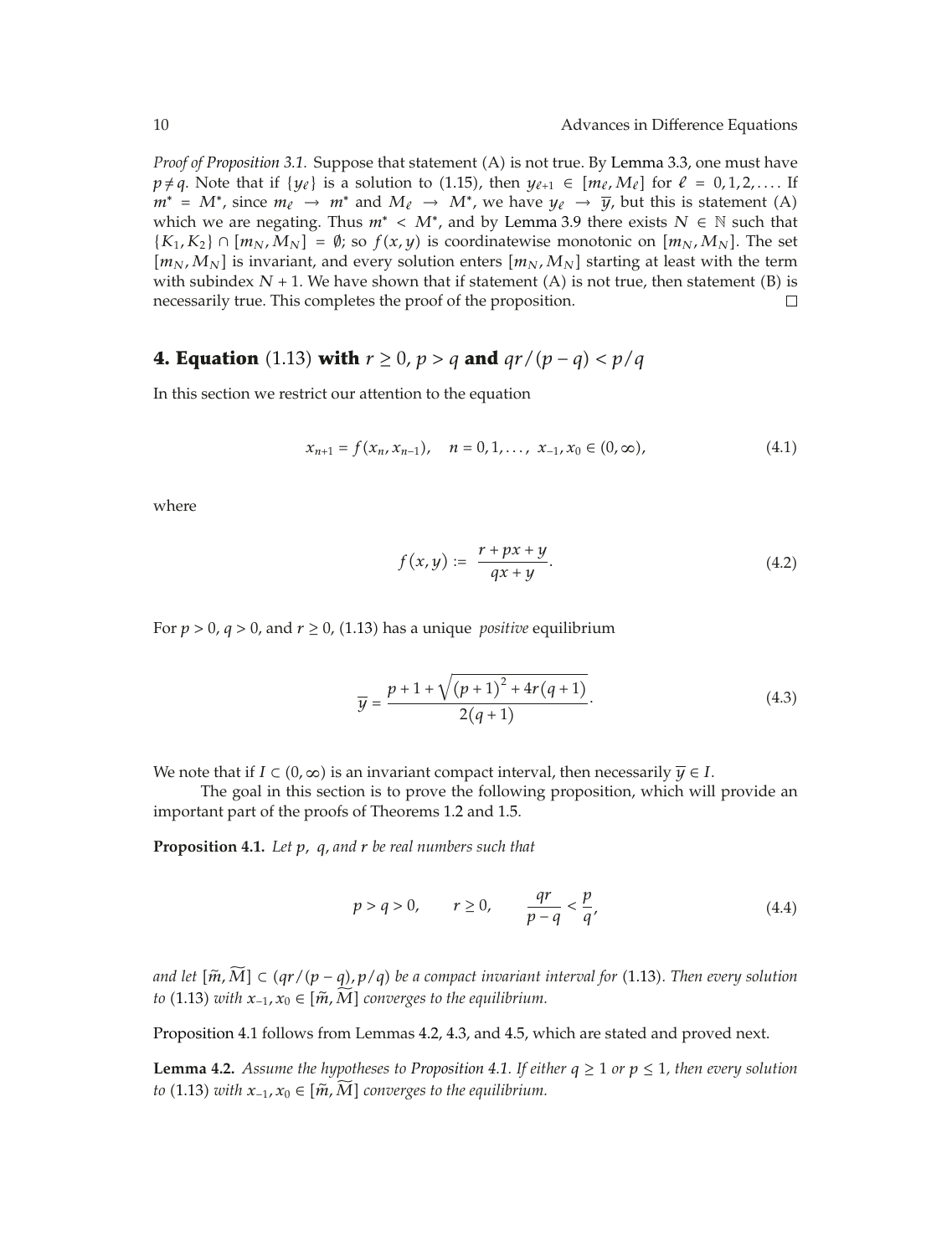*Proof.* We verify that hypothesis (iv) of Theorem 2.1 is true. Since  $x > rq/(p - q)$  for  $x \in$ *m*,  $\widetilde{M}$ , the function *f(x, y)* is increasing in *x* and decreasing in *y* for *(x, y)* ∈  $[\widetilde{m}, \widetilde{M}]^2$  by Lemma 3.4. Let  $m, M \in [\tilde{m}, \tilde{M}]$  be such that  $m \neq M$  and

$$
f(M,m) - M = 0,
$$
  

$$
f(m,M) - m = 0.
$$
 (4.5)

We show first that system (4.5) has no solutions if either  $q \ge 1$  or  $p \le 1$ . By eliminating denominators in both equations in  $(4.5)$ ,

$$
m - mM + Mp - M^{2}q + r = 0,
$$
  

$$
M - mM + mp - m^{2}q + r = 0,
$$
 (4.6)

and by subtracting terms in  $(4.6)$  one obtains

$$
(M-m)(1-p+q(m+M)) = 0.
$$
 (4.7)

Since  $m \neq M$ , we have  $q(m + M) = p - 1$ , which implies that for  $p \leq 1$  there are no solutions to system (4.5) which have both coordinates positive. Now assume  $p > 1$ ; from (4.7),  $m =$  $(p - 1 - Mq)/q$ , and substitute the latter into (4.5) to see that  $x = M$  is a solution to the quadratic equation

$$
(1-q)x^{2} + \frac{(-1+p)(-1+q)}{q}x + \frac{-1+p+qr}{q} = 0.
$$
\n(4.8)

By a symmetry argument, one has that  $x = m$  is also a solution to (4.8). By inspection of the coefficients of the polynomial in the left-hand side of (4.8) one sees that two positive solutions are possible only when  $q < 1$ . To get the conclusion of the lemma, note that the fact that  $(4.5)$ has no solutions with  $m \neq M$  is just hypothesis (iv) of Theorem 2.1.  $\Box$ 

**Lemma 4.3.** *Assume the hypotheses to Proposition 4.1. If*

$$
r \leq p^2q - p,\tag{4.9}
$$

*then every solution to* (1.13) *with*  $x_{-1}$ ,  $x_0 \in [\widetilde{m}, \widetilde{M}]$  *converges to the equilibrium.* 

*Proof.* By substituting  $x_n = f(x_{n-1}, x_{n-2})$  into  $x_{n+1} = f(x_n, x_{n-1})$  we obtain

$$
x_{n+1} = \frac{r + px_n + x_{n-1}}{qx_n + x_{n-1}} = \frac{r + p((r + px_{n-1} + x_{n-2})/(qx_{n-1} + x_{n-2})) + x_{n-1}}{q((r + px_{n-1} + x_{n-2})/(qx_{n-1} + x_{n-2})) + x_{n-1}}, \quad n = 0, 1, ...,
$$
\n(4.10)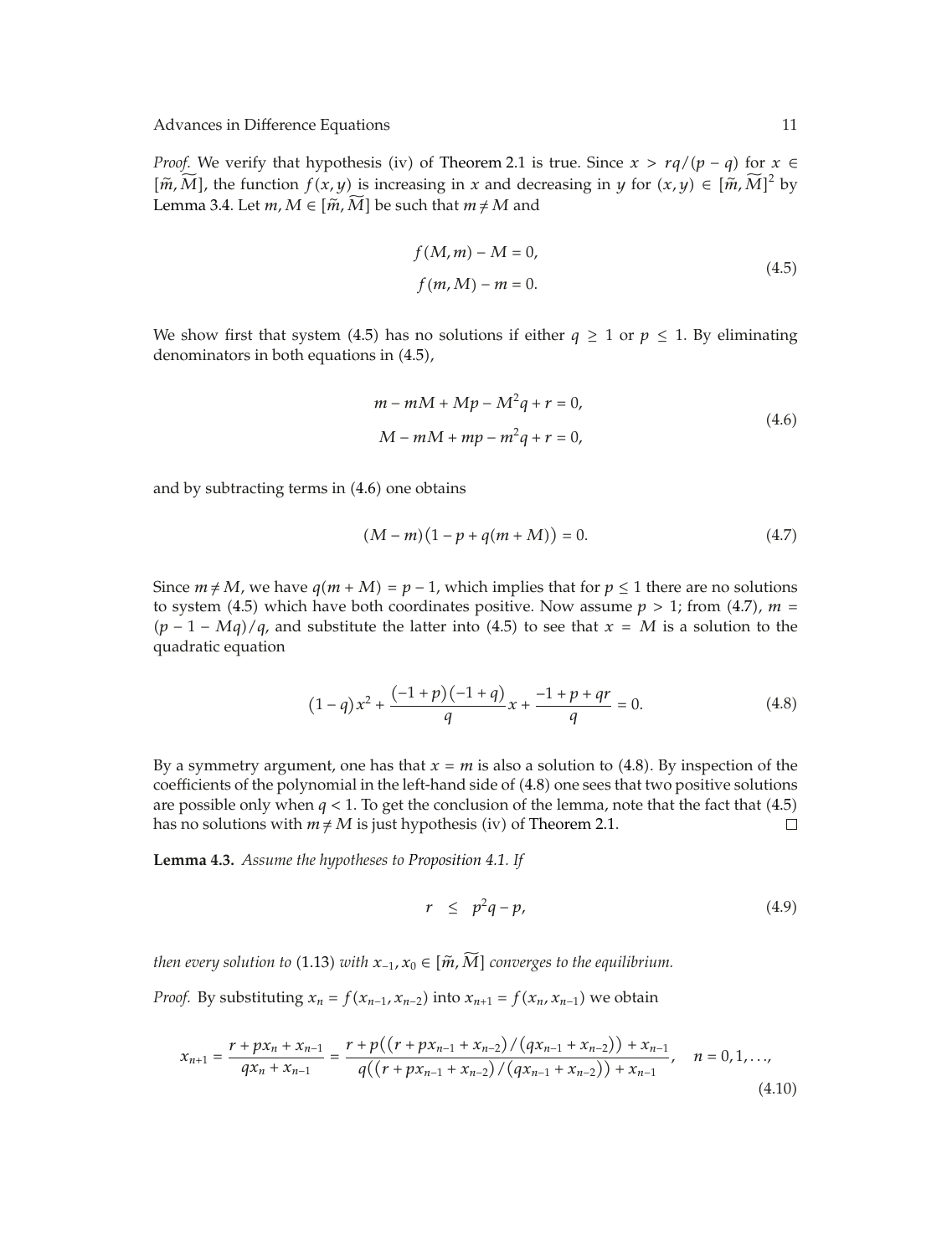that is,

$$
x_{n+1} = \hat{f}(x_n, x_{n-1}, x_{n-2}), \quad \text{where } \hat{f}(x, y, z) = \frac{pr + p^2y + qry + qy^2 + pz + rz + yz}{qr + pqy + qy^2 + qz + yz}, \qquad (4.11)
$$

where the *x* has been kept in  $\hat{f}(x, y, z)$  for bookkeeping purposes. Thus  $\hat{f}(x, y, z)$  is constant in *x*. We claim that  $\hat{f}(x, y, z)$  is decreasing in both *y* and *z*. To see that the partial derivative

$$
D_3 \hat{f}(x, y, z) = -\frac{(r + (p - q)y)(-qr + (p - q)y)}{(qr + pqy + qy^2 + qz + yz)^2}
$$
(4.12)

is negative, just use *p>q* and the inequality *p* −*qy* −*qr >* 0, which is true by the hypotheses of Proposition 4.1. The remaining partial derivative is

$$
D_2 \hat{f}(x, y, z) = -\frac{h(y, z)}{(qr + pqy + qy^2 + qz + yz)^2},
$$
\n(4.13)

where

$$
h(y, z) := -q^2r^2 + 2pqry - 2q^2ry + p^2qy^2 - pq^2y^2 + q^2ry^2 + prz
$$
  
-
$$
-qrz + pqrz - q^2rz + 2pqyz - 2q^2yz + 2qryz + pz^2 - qz^2 + rz^2.
$$
 (4.14)

We have,

$$
D_1h(y, z) = 2(p - q)qr + 2q(p^2 - pq + qr)y + 2q(p - q + r)z > 0,
$$
  
\n
$$
D_2h(y, z) = (p - q)(1 + q)r + 2q(p - q + r)y + 2(p - q + r)z > 0.
$$
\n(4.15)

Since  $qr/(p-q) \leq \tilde{m}$ ,

$$
h(y,z) \ge h\left(\frac{qr}{p-q},\frac{qr}{p-q}\right) = \frac{q(1+q)^2r^2(p^2-pq+qr)}{(p-q)^2} > 0, \quad y,z \in \left[\tilde{m}, \widetilde{M}\right],\tag{4.16}
$$

thus we conclude that  $D_2 \hat{f}(x, y, z) < 0$  for  $x, y, z \in [\tilde{m}, \tilde{M}]$ .

To complete the proof we verify the hypotheses of Theorem 2.2. We claim that the system of equations

$$
\widehat{f}(m, m, m) - M = 0,
$$
\n
$$
\widehat{f}(M, M, M) - m = 0
$$
\n(4.17)

has no solutions  $(m, M)$  with  $m \neq M$  whenever hypothesis (4.9) holds.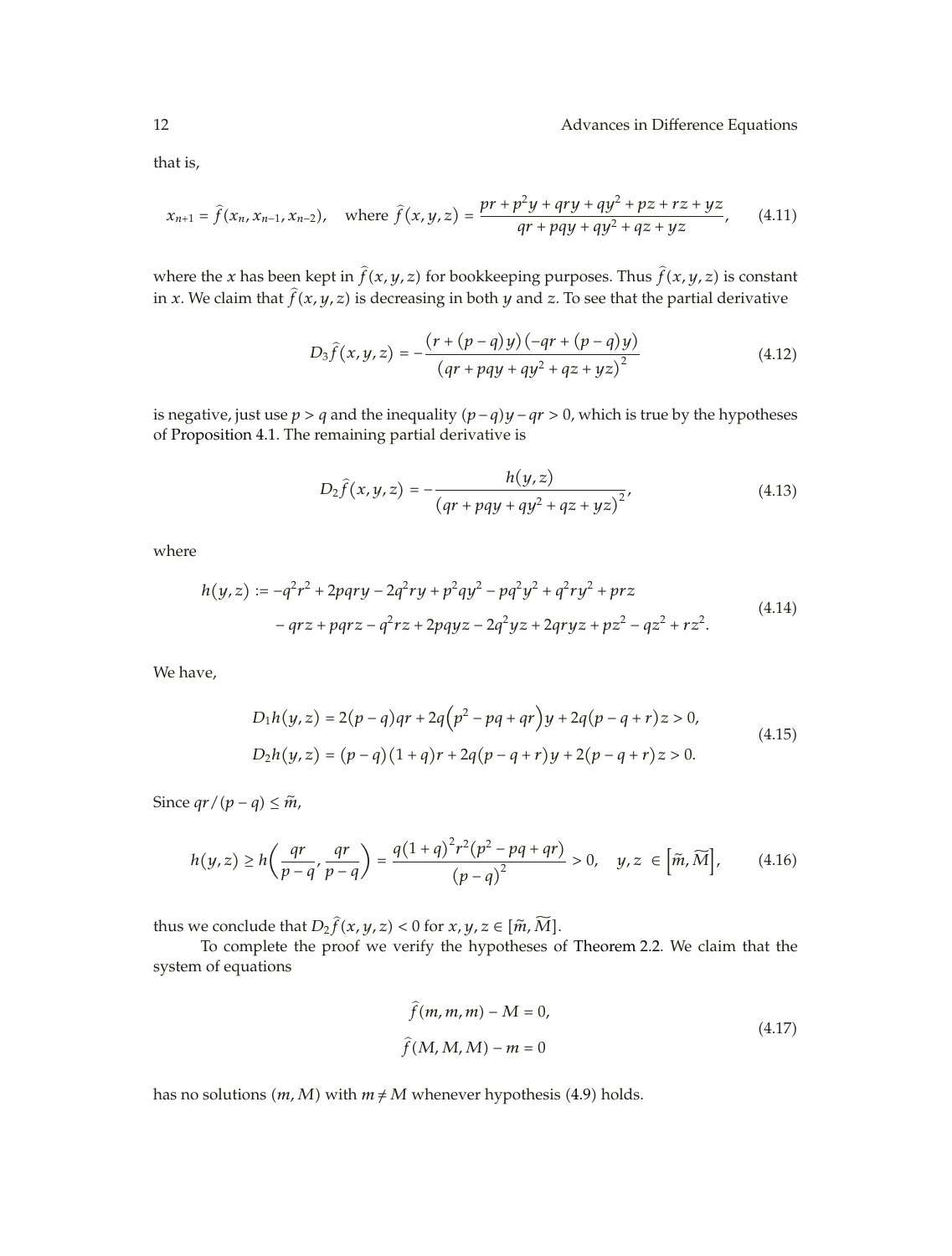By eliminating denominators in both equations in  $(4.17)$  one obtains

$$
-m^{2} + m^{2}M - mp - mp^{2} - m^{2}q + mMq + m^{2}Mq + mMpq - mr - pr - mqr + Mqr = 0,
$$
  

$$
-M^{2} + mM^{2} - Mp - Mp^{2} + mMq - M^{2}q + mM^{2}q + mMpq - Mr - pr + mqr - Mqr = 0,
$$
  
(4.18)

and by subtracting terms in  $(4.18)$  one obtains

$$
(m-M)\left(-m-M+mM-p-p^2-mq-Mq+mMq-r-2qr\right)=0.
$$
 (4.19)

Since  $m \neq M$ , we may use the second factor in the left-hand side term of (4.19) to solve for *M* in terms of *m*, which upon substitution into  $\hat{f}(m, m, m) = M$  and simplification yields the equation

$$
\frac{a_2m^2 + a_1m + a_0}{(-1+m)(1+q)(m^2 + mq + m^2q + mpq + qr)} = 0,
$$
\n(4.20)

where

$$
a_0 = r(p + 2pq + p^2q + qr + 2q^2r),
$$
  
\n
$$
a_1 = p + p^2 + 2pq + 3p^2q + p^3q + r - pr + 4qr + 4q^2r + 2pq^2r
$$
\n
$$
a_2 = (1 + q)(1 + 2q + pq + qr).
$$
\n(4.21)

By hypothesis (4.9) we have  $rp \le p^3q - p^2 < p^3q$ , hence  $p^3q - rp > 0$ , which implies  $a_1 \ge 0$ . By direct inspection one can see that  $a_0 > 0$  and  $a_2 > 0$ . Thus (4.20) has no positive solutions, and we conclude that (4.17) has no solutions  $(m, M) \in [\tilde{m}, \tilde{M}]$  with  $m \neq M$ . We have verified the hypotheses of Theorem 2.2, and the conclusion of the lemma follows. □ the hypotheses of Theorem 2.2, and the conclusion of the lemma follows.

**Lemma 4.4.** Let  $p > 0$ ,  $q > 0$  and  $r \ge 0$ . If the positive equilibrium  $\overline{y}$  of (1.13) satisfies  $\overline{y} < p/q$ , *then*  $\overline{y}$  *is locally asymptotically stable (L.A.S.).* 

*Proof.* Solving for *r* in

$$
\overline{y} = \frac{r + (p+1)\overline{y}}{(q+1)\overline{y}}
$$
\n(4.22)

gives

$$
r = (q+1)\overline{y}^2 - (p+1)\overline{y}.\tag{4.23}
$$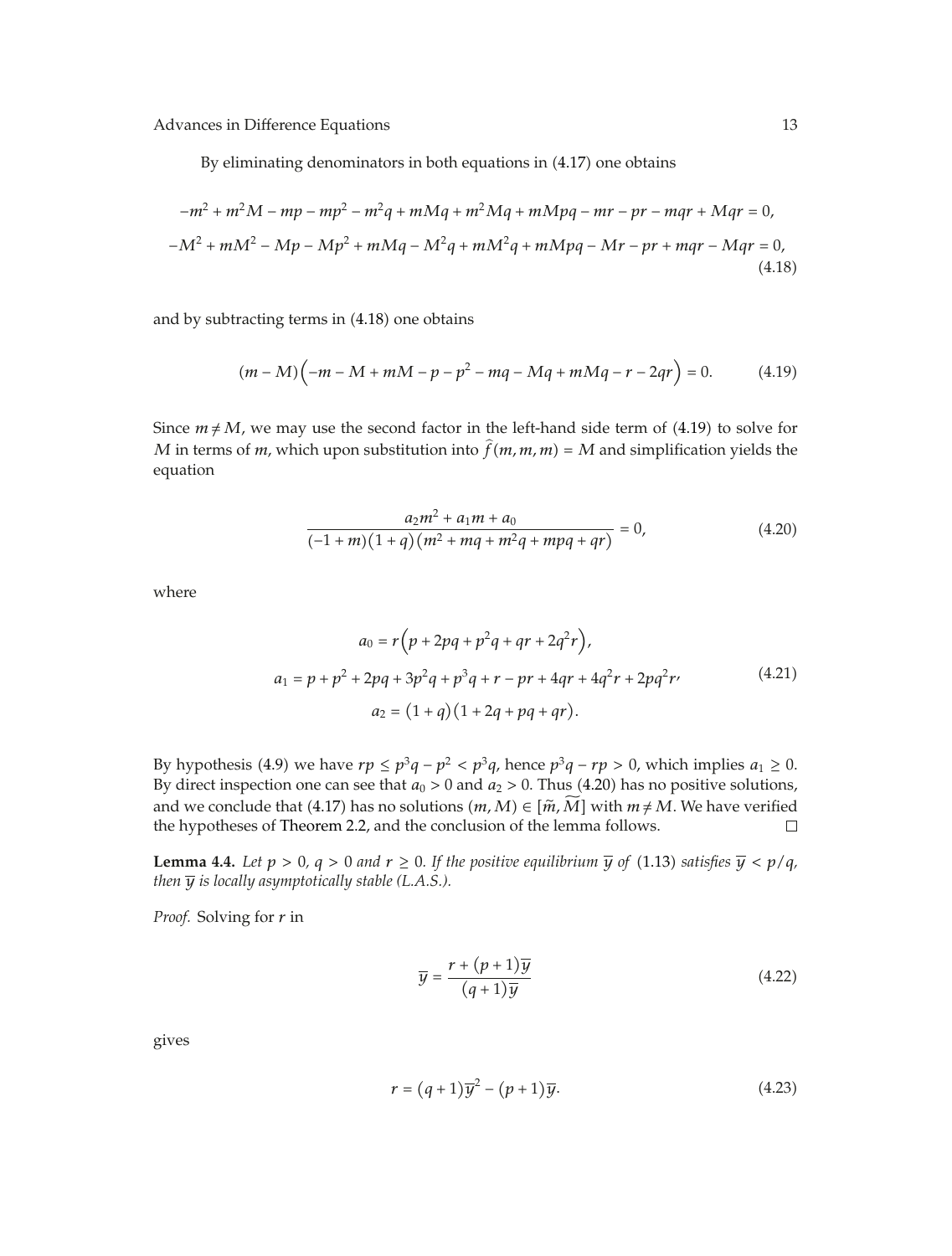Then a calculation shows

$$
D_1 f\left(\overline{y}, \overline{y}\right) = \frac{p - q\overline{y}}{\overline{y}(q+1)},
$$
  

$$
D_2 f\left(\overline{y}, \overline{y}\right) = -\frac{\overline{y} - 1}{\overline{y}(q+1)}.
$$
 (4.24)

Set  $t_1 := D_1 f(\overline{y}, \overline{y})$  and  $t_2 := D_2 f(\overline{y}, \overline{y})$ . The equilibrium  $\overline{y}$  is locally asymptotically stable if the roots of the characteristic polynomial

$$
\rho(x) = x^2 - t_1 x - t_2 \tag{4.25}
$$

have modulus less than one [1]. By the Schur-Cohn Theorem,  $\overline{y}$  is L.A.S. if and only if  $|t_1|$  < 1 −  $t_2$  < 2. It can be easily verified that 1 −  $t_2$  < 2 if and only if 0 <  $q\bar{y}$  + 1 which is true regardless of the allowable parameter values. Since  $p - q\overline{y} > 0$  by the hypothesis, we have  $|t_1|$  =  $|(p-q\bar{y})/\bar{y}(q+1)| = (p-q\bar{y})/\bar{y}(q+1)$ ; hence some algebra gives  $|t_1|$  < 1−*t*<sub>2</sub> if and only if

$$
\frac{1}{2}\frac{p+1}{q+1} < \overline{y}.\tag{4.26}
$$

But (4.26) is a true statement by formula (4.3). We conclude that  $\overline{y}$  is L.A.S.  $\Box$ 

**Lemma 4.5.** *Assume the hypotheses to Proposition 4.1. If*

$$
p > 1,
$$
  $q < 1,$   $r > p2q - p,$  (4.27)

*then every solution to* (1.13) *with*  $x_{-1}$ ,  $x_0 \in [\tilde{m}, \tilde{M}]$  *converges to the equilibrium.* 

*Proof.* The proof begins with a change of variable in (1.13) to produce a transformed equation with normalized coefficients analogous to those in the standard *normalized Lyness' Equation*  $\lceil 2-4 \rceil$ 

$$
x_{n+1} = \frac{\tilde{\alpha} + x_n}{x_{n-1}}.\tag{4.28}
$$

We seek to use an argument of proof similar to the one used in  $[9]$ , in which one takes advantage of the existence of *invariant curves* of Lyness' Equation to produce a Lyapunov-like function for  $(1.13)$ .

Set  $y_n = pz_n$  in (1.13) to obain the equation

$$
z_{n+1} = \frac{a + z_n + g z_{n-1}}{b z_n + z_{n-1}}, \quad n = 0, 1, ..., \ z_{-1}, z_0 \in (0, \infty), \tag{4.29}
$$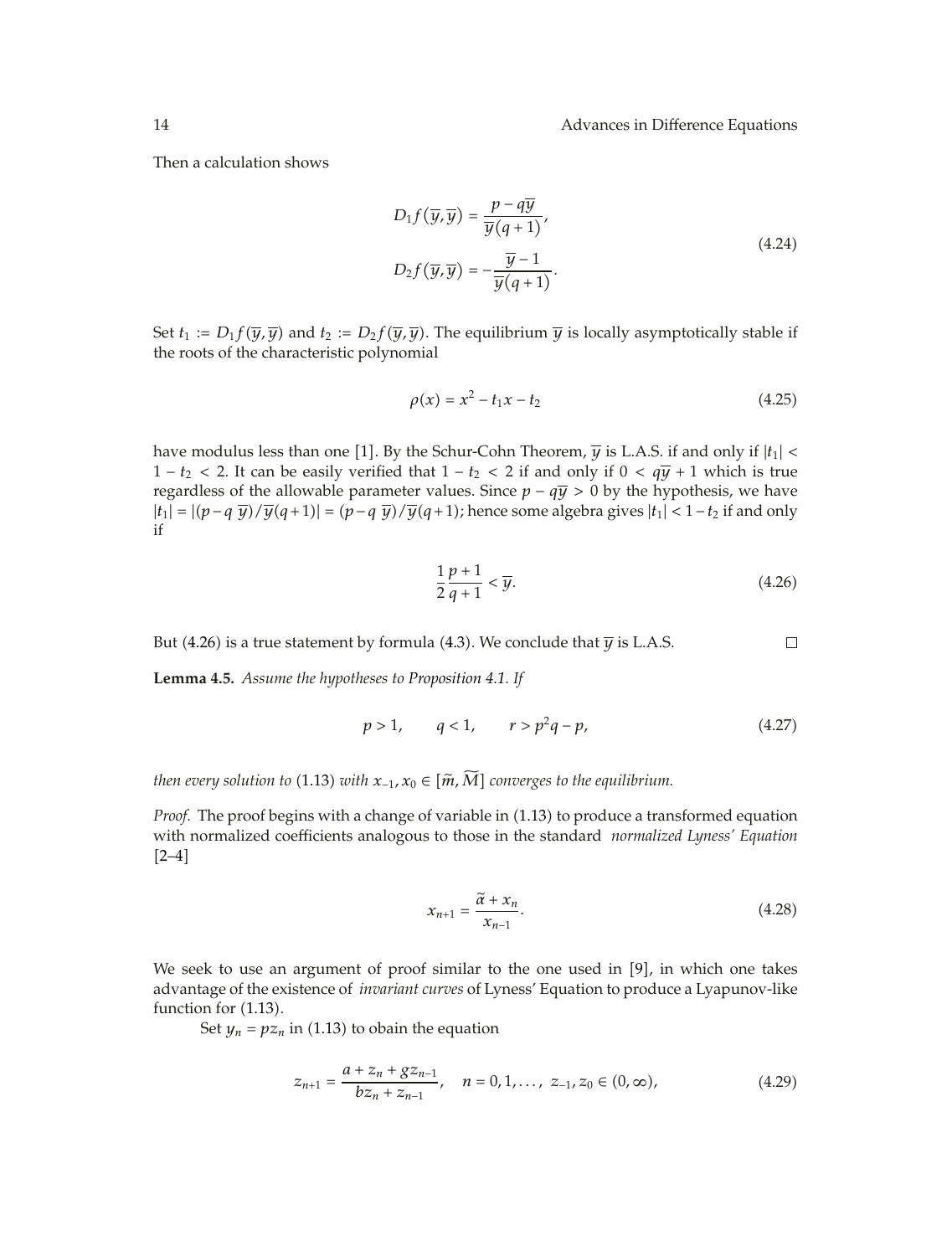where

$$
a = \frac{r}{p^2}, \qquad g = \frac{1}{p}, \qquad b = q.
$$
 (4.30)

We will denote with  $\overline{z}$  the unique equilibrium of (4.29). Note that

$$
\overline{y} = p\overline{z}.\tag{4.31}
$$

It is convenient to parametrize  $(4.29)$  in terms of the equilibrium. We will use the symbol  $u$ to represent the equilibrium  $\overline{z}$  of (4.29). By direct substitution of the equilibrium  $u = \overline{z}$  into 4.29 we obtain

$$
a = (b+1)u^2 - (g+1)u.
$$
 (4.32)

By (4.32),  $a \ge 0$  if and only if  $u \ge (g + 1)/(b + 1)$ . Using (4.32) to eliminate *a* from (4.29) gives the following equation for  $b > 0$ ,  $g > 0$ , and  $u \ge (g + 1)/(b + 1)$ , equivalent to (4.29):

$$
z_{n+1} = \frac{(b+1)u^2 - (g+1)u + z_n + gz_{n-1}}{bz_n + z_{n-1}}, \quad n = 0, 1, 2, ..., y_{-1}, y_0 \in (0, \infty).
$$
 (4.33)

Therefore it suffices to prove that all solutions of 4.33 converge to the equilibrium *u*.

The following statement is crucial for the proof of the proposition.

*Claim 1.*  $u > 1$  if and only if  $r > p^2q - p$ *.* 

*Proof.* Since  $\overline{y} = p\overline{z} = pu$ , we have  $u > 1$  if and only if  $\overline{y} > p$ , which holds if and only if

$$
\frac{p+1+\sqrt{(p+1)^2+4r(q+1)}}{2(q+1)} > p.
$$
\n(4.34)

After an elementary simplification, the latter inequality can be rewritten as  $r > p^2q - p$ .  $\Box$ 

By the hypotheses of the lemma, by Claim 1, and by (4.30) and (4.32) we have

$$
b < 1,
$$
  $g < 1,$   $1 < u < \frac{1}{b},$   $\frac{g+1}{b+1} \le u.$  (4.35)

We now introduce a function which is the invariant function for  $(4.28)$  with constant  $\tilde{\alpha} = u^2 - u$  (in this case the the equilibrium of (4.28) is *u*):

$$
g(x,y) = \frac{(1+x)(1+y)(u^2 - u + x + y)}{xy}.
$$
\n(4.36)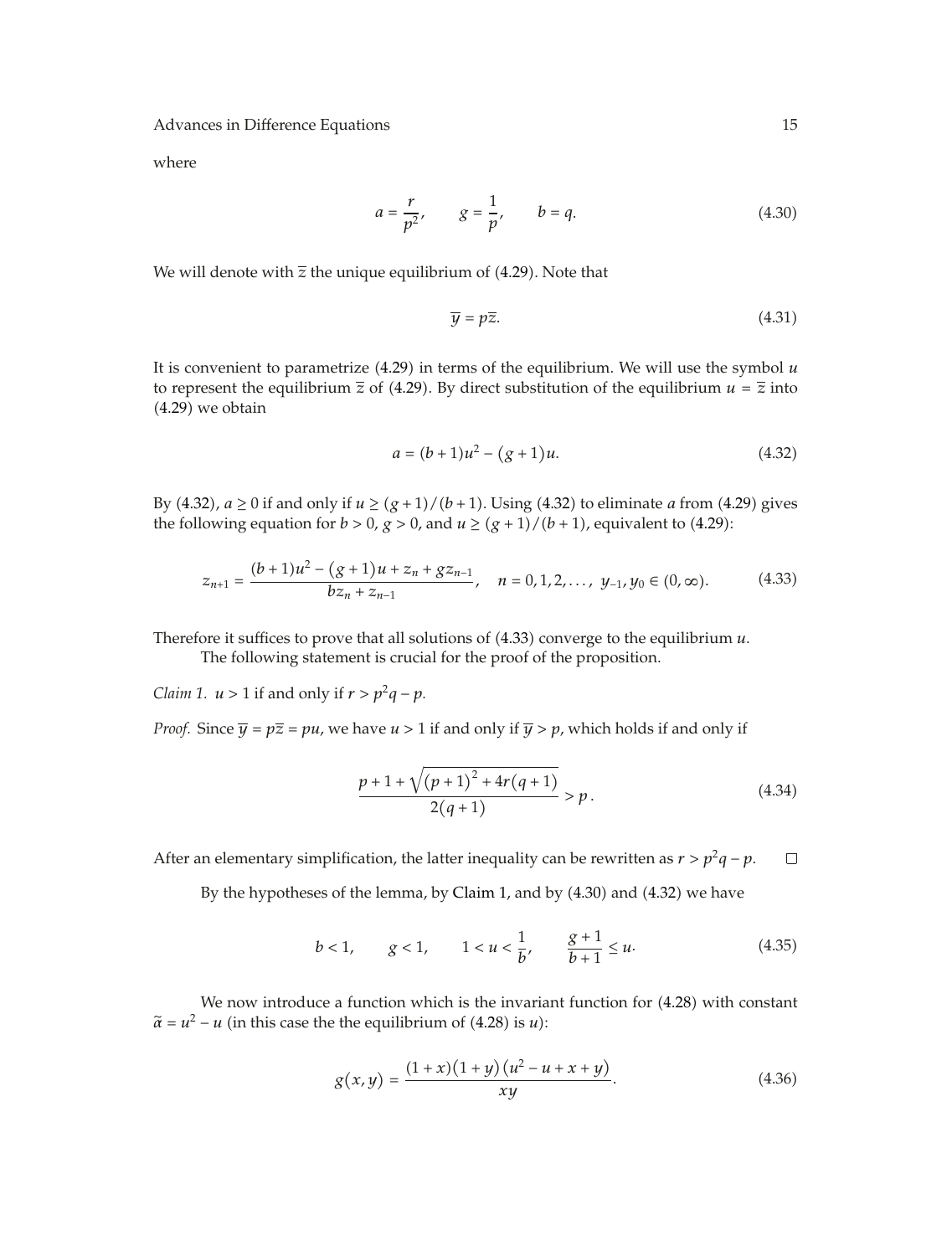Note that  $g(x, y) > 0$  for all  $x, y \in (0, \infty)$  whenever  $u > 1$ . By using elementary calculus, one can show that the function  $g(x, y)$  has a strict global minimum at  $(u, u)$  [3, 4], that is,

$$
g(u, u) < g(x, y), \quad (x, y) \in (0, \infty)^2. \tag{4.37}
$$

We need some elementary properties of the sublevel sets

$$
S(c) := \{(s, t) \in (0, \infty) : g(s, t) \le c\}, \quad c > 0.
$$
 (4.38)

We denote with  $Q_{\ell}(u, u)$ ,  $\ell = 1, 2, 3, 4$  the four regions

$$
Q_1(u, u) := \{(x, y) \in (0, \infty) \times (0, \infty) : u \le x, u \le y\},\
$$
  
\n
$$
Q_2(u, u) := \{(x, y) \in (0, \infty) \times (0, \infty) : x \le u, u \le y\},\
$$
  
\n
$$
Q_3(u, u) := \{(x, y) \in (0, \infty) \times (0, \infty) : x \le u, y \le u\},\
$$
  
\n
$$
Q_4(u, u) := \{(x, y) \in (0, \infty) \times (0, \infty) : u \le x, y \le u\}.
$$
  
\n(4.39)

Let

$$
T(x,y) := \left(y, \frac{(g+1)u^2 - (b+1)u + y + gx}{by + x}\right), \quad (x,y) \in (0,\infty) \times (0,\infty), \tag{4.40}
$$

be the map associated to  $(4.33)$  (see [16]).

*Claim 2.* If  $(x, y) \in Q_2(u, u) \cup Q_4(u, u) \setminus \{(u, u)\}\$ , then  $g(T(x, y)) < g(x, y)$ .

*Proof.* Set

$$
\Delta_1(x, y) := g(x, y) - g(T(x, y)).
$$
\n(4.41)

A calculation yields

$$
\Delta_1(x,y) = -\frac{(1+x)F_1(x,y)F_2(x,y)}{xy(bx+y)F_3(x,y)},
$$
\n(4.42)

where

$$
F_1(x,y) := b(x-u)\left(y-\frac{1}{b}\right) + (y-u)(bu+y+u-g),
$$
  
\n
$$
F_2(x,y) := b(x-u)^2 + b(x-u)u + b(x-u)u^2 + (u-y)\left(bu^2 + yg\right),
$$
  
\n
$$
F_3(x,y) := (b+1)u^2 - (1+g)u + x + gy.
$$
\n(4.43)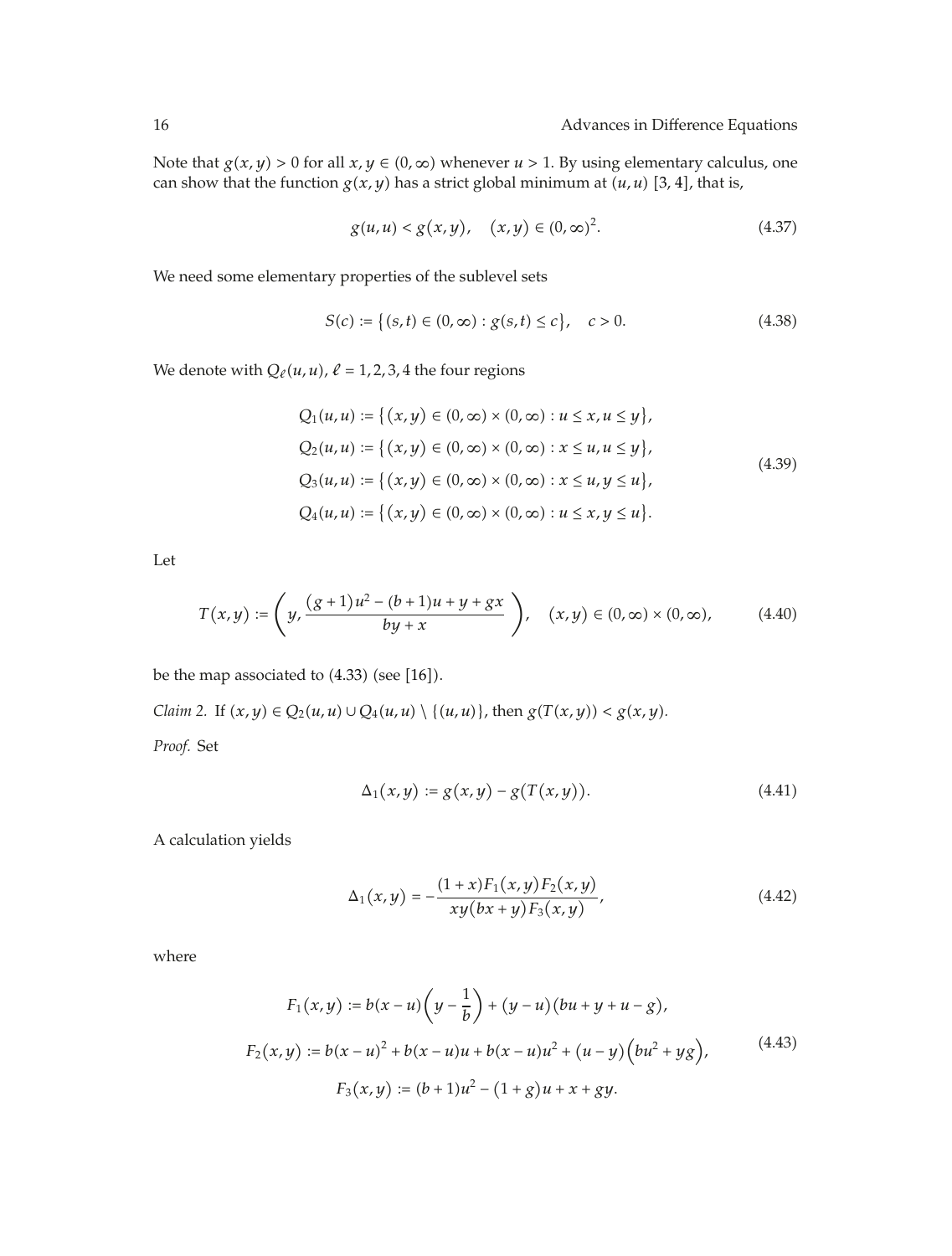By (4.35), for  $(x, y) \in Q_4(u, u) \setminus \{(u, u)\}$  we have  $u \le x$  and  $y \le u < 1/b$  with  $(x, y) \ne (u, u)$ , therefore  $F_1(x, y) < 0$ ,  $F_2(x, y) > 0$  and  $F_3(x, y) > 0$ . Consequently  $\Delta_1(x, y) > 0$  for  $(x, y) \in$  $Q_4(u, u) \setminus \{(u, u)\}\$ . To see that  $\Delta_1(x, y) > 0$  for  $(x, y) \in Q_2(u, u) \setminus \{(u, u)\}\$  as well, rewrite  $F_1(x, y)$  and  $F_2(x, y)$  as follows:

$$
F_1(x,y) = b(u-x)\left(\frac{1}{b}-u\right) + (y-u)^2 + (y-u)u + (y-u)(u-g) + b(y-u)x,
$$
  
\n
$$
F_2(x,y) = b(x-u)\left(x+u^2\right) - b(y-u)u^2 - (y-u)^2g - (y-u)ug.
$$
\n(4.44)

For  $(x, y) \in Q_2(u, u) \setminus \{(u, u)\}$  we have  $x \le u \le y$  and  $(x, y) \ne (u, u)$ . Thus  $F_1(x, y) > 0$ ,<br> $F_2(x, u) < 0$  and  $F_2(x, u) > 0$  which imply  $\Delta_1(x, u) > 0$ *F*<sub>2</sub> $(x, y) < 0$ , and *F*<sub>3</sub> $(x, y) > 0$ , which imply  $\Delta_1(x, y) > 0$ .

*Claim 3.* Suppose  $g > b$ *.* If  $(x, y) \in Q_1(u, u) \cup Q_3(u, u) \setminus \{(u, u)\}$ , then  $g(T^2(x, y)) < g(x, y)$ *.* 

*Proof.* This proof requires extensive use of a computer algebra system to verify certain inequalities involving rational expressions. Here we give an outline of the steps, and refer the reader to Tables 1 and 2 for the details.

Since  $b < g < 1 < u < 1/b$  and  $(g + 1)/(b + 1) < u$ , we may write

$$
u = \frac{g+1}{b+1} + t, \quad t > 0,
$$
  

$$
g = \frac{b+s/b}{1+s}, \quad s > 0.
$$
 (4.45)

The expression  $\Delta_2 := g(x, y) - g(T^2(x, y))$  may be written as a single ratio of polynomials,  $\Delta_2$  = *N/D* with *D* > 0. The next step is to show *N* > 0 for  $(x, y) \neq (u, u)$ .

Points  $(x, y)$  in  $Q_1(u, u)$  may be written in the form  $x = u + v$ ,  $y = u + w$ , where  $v, w \in [0, \infty)$ . Substituting *x*, *y*, *u*, and *g* in terms of *v*, *w*, *s*, and *t* into the expression for *N* one obtains a rational expression *N/D* with positive denominator. The numerator *N* has some negative coefficients. At this points two cases are considered,  $w \ge v$ , and  $w \le v$ . These can be written as  $w = v + k$  and  $v = w + k$  for nonnegative *k*. Substitution of each one of the latter expressions in *N* gives a polynomial with positive coefficients. This proves  $\Delta_2(x, y) > 0$ for  $(x, y) \in Q_2(u, u)$ .

If now we assume  $(x, y) \in Q_3(u, u)$  with  $(x, y) \neq (u, u)$ , we may write

$$
x = \frac{u}{v+1}, \quad v \in [0, \infty),
$$
  

$$
y = \frac{u}{w+1}, \quad w \in [0, \infty).
$$
 (4.46)

The rest of the proof is as in the first case already discussed. Details can be found in Tables 1 and 2.  $\Box$ 

*Claim 4.* Suppose  $g < b$  and  $u > 1$ . If  $(x, y) \in Q_1(u, u) \cup Q_3(u, u) \setminus \{(u, u)\}\)$ , then  $g(T^3(x, y)) <$ *gx, y.*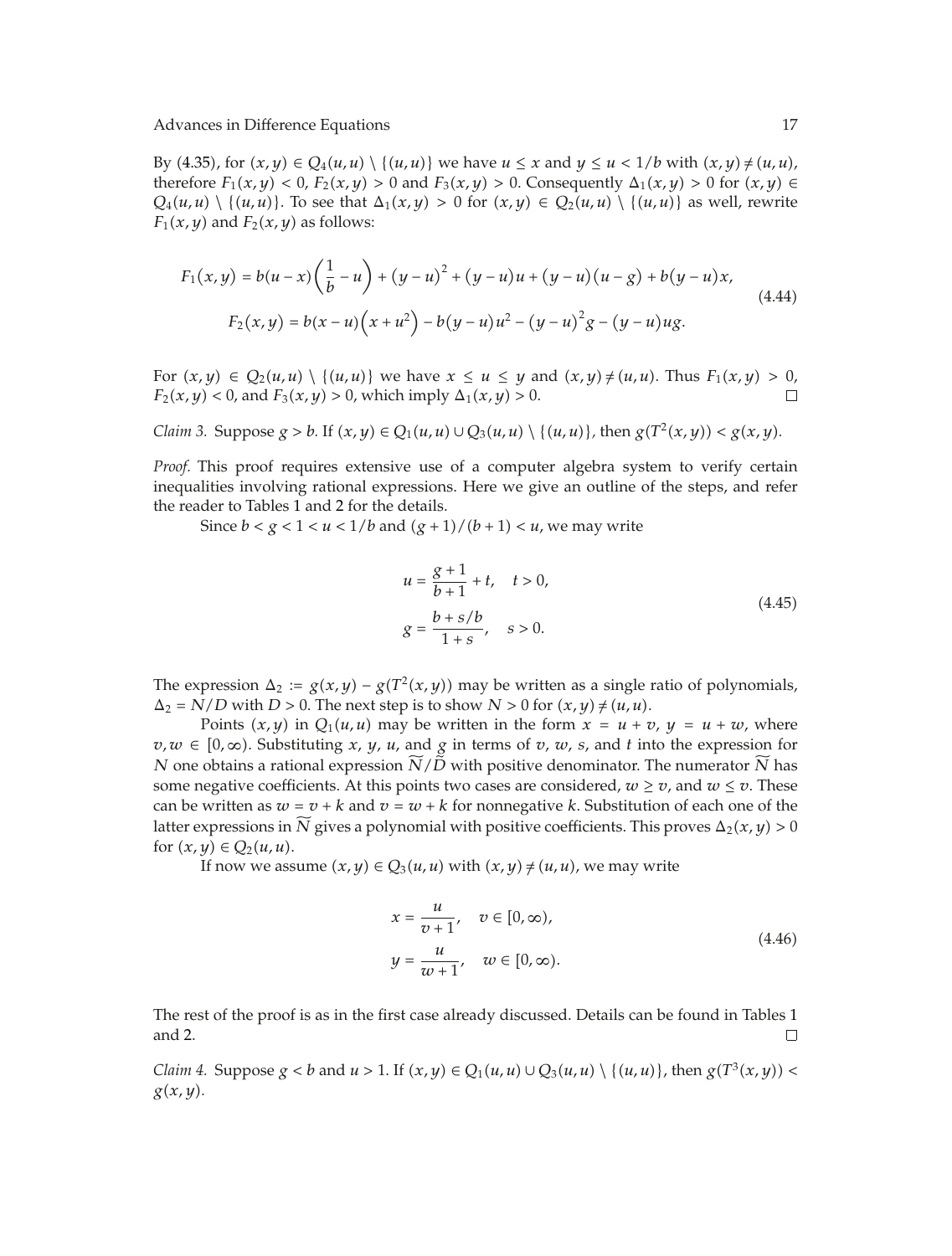**Table 1:** Mathematica code needed to do the calculations in Claim 3. Here we define the functions *<sup>g</sup>*, *<sup>f</sup>* and *T*, as well as the expression DELTA2. The reparametrizations indicated in the proof of Claim 3 for the case  $g > b$  are defined as substitution rules. To verify the positive sign of a polynomial of nonnegative variables *z*, *s, . . .* , we form a list with the terms of the polynomial and then substitute the number 1 for the variables in order to extract the smallest coefficient. This input was tested on Mathematica Version 5.0  $[18]$ .

```
g[{x, y]} = \frac{(1+x)(1+y)(u^2-u+x+y)}{xy};f[x_{-}, y_{-}] = \frac{(b+1)u^2 - (g+1)u + x + gy}{bx + y};T[{x_1, y_1}] = {f[x, y], x};
DELTA2 = g[{x,y}] - g[T[T[{x,y}]]];ruleb = b \rightarrow \frac{z}{z+1};
                z + 1ruleg = g \rightarrow Factor[\frac{(1/b)s + b}{s+1}/.rule b];
ruleu = u \rightarrow Factor[\frac{g+1}{b+1} + t/.ruleg/.rule b];
numD2 = Numerator[Together[DELTA2]];num1D2vk = Numerator[Together[num D2/.{<i>x</i> → <i>u</i> + <i>v</i> + <i>k</i>, <i>y</i> → <i>u</i> + <i>v</i>}]];list1D2vk = Numerator[Together(num1D2vk/.{rule u, rule g, rule b}]]/.Plus \rightarrow List;
\min 21 = \text{Min}[\text{list1}D2vk/.\{z \to 1, s \to 1, t \to 1, v \to 1, k \to 1\}];num2D2wk = Numerator[Together[num D2/.{<i>x</i> → <i>u</i> + <i>v</i>, <i>y</i> → <i>u</i> + <i>v</i> + <i>k</i>}]];list2D2wk = Numerator[Together(num2D2wk/.{rule u, rule g, rule b}]]/.Plus \rightarrow List;
\min 22 = \text{Min}[\text{list2D2}wk/.\{z \to 1, s \to 1, t \to 1, v \to 1, k \to 1\}];num22 = \text{Numerator}[\text{Together}[\text{num } D2 / . \{x \rightarrow u/(w+1), y \rightarrow u/(v+1)\}]];num2D2vk = Expand[num22/.{v \rightarrow w+k}list2D2vk = Numerator[Together(num2D2vk/.{rule u, rule g, rule b}]]/.Plus \rightarrow List;
\min 23 = \text{Min}[\text{list2D2<i>vk</i>}/. \{z \to 1, s \to 1, t \to 1, w \to 1, k \to 1\}];num2D2wk = Expand[num22/.\{w \rightarrow v + k\};
list2D2wk = Numerator[Together[num2D2wk/.{ruleu, ruleg, ruleb}]/.Plus \rightarrow List;
\min 24 = \text{Min}[\text{list2D2}wk/\sqrt{z} \to 1, s \to 1, t \to 1, v \to 1, k \to 1\};
Print"Minimal coefficients:", {min 21, min 22, min 23, min 24}
```
*Proof.* The proof is analogous to the proof of Claim 3. We provide an outline. More details can be found in Tables 1 and 2.

Since  $1 < u$ , we may write  $u = 1 + t$  with  $t > 0$ . Also,  $u < 1/b$  implies  $b < 1/u$ , and  $b = 1/(1 + t + s)$  for  $s > 0$ . Since  $g < b$ , we may write  $g = 1/(1 + t + s + \ell)$  for  $\ell > 0$ .

The expression  $\Delta_3 := g(x, y) - g(T^3(x, y))$  may be written as a single ratio of polynomials,  $\Delta_2 = N/D$  with  $D > 0$ . The next step is to show  $N > 0$  for  $(x, y) \neq (u, u)$ . This is done in a way similar to the procedure described in Claim 3. $\Box$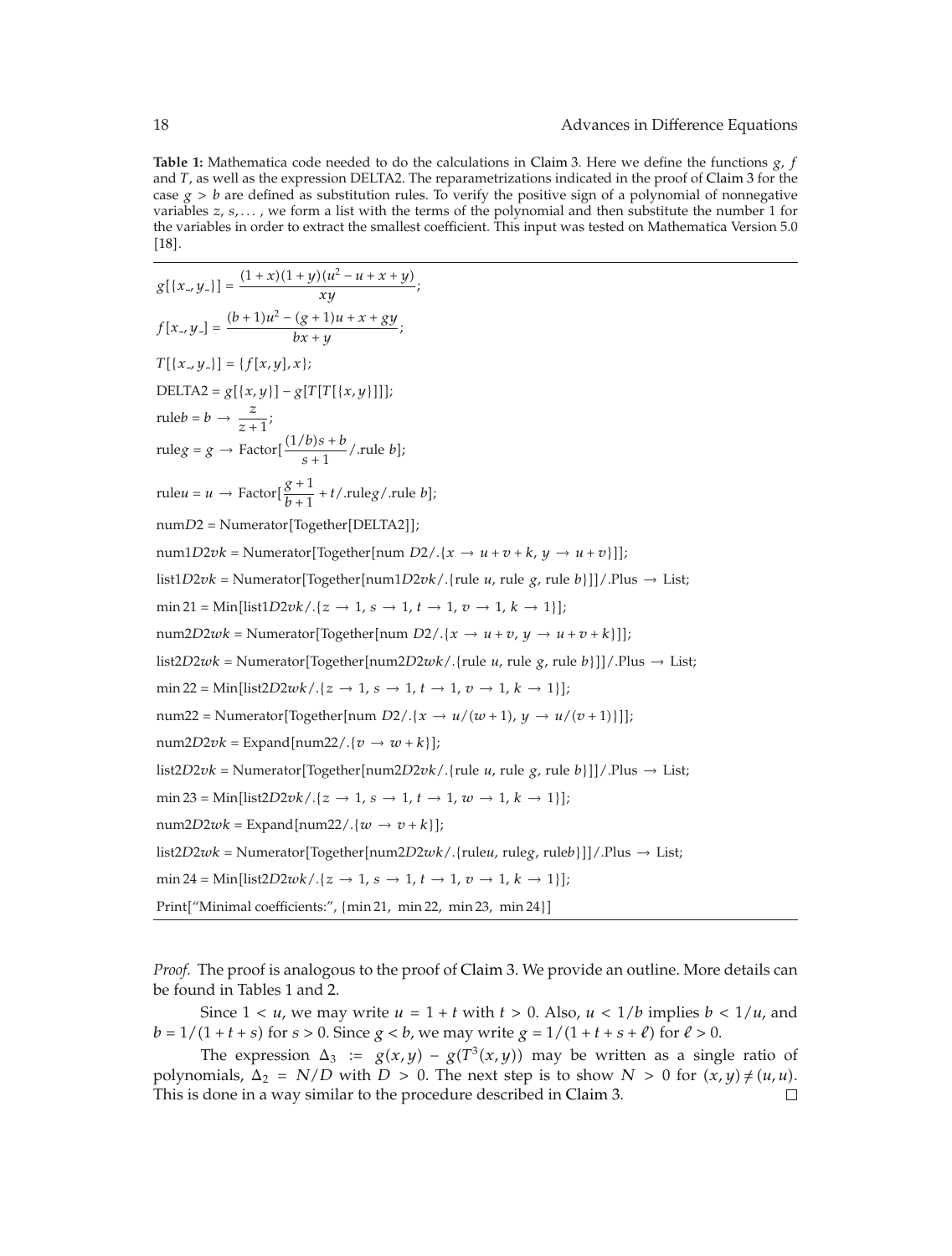**Table 2:** Mathematica code needed to do the calculations in Claim 4 when  $g \leq b$ . The functions *g*, *f* and *T* are defined as before (not shown). This input was tested on Mathematica Version 5.0 [18].

 $Tz[\{x, y\}]\} = \text{Together}[T[\{x, y\}]/\{B \to \frac{1}{1+s+t}, g \to \frac{1}{1+s+t+r}, u \to 1+s\}]$ ;  $DELTA3 = Together[g[{x, y}] - g[Tz[Tz][x, y]]]]$  $numDELTA3 = Numerator [step3];$  $numDELTA32 = Numerator[Together[numDELTA3/.{*x* → 1 + *s* + *v*, *y* → 1 + *s* + *w*}]];$ numDELTA33 = Expand[numDELTA32]; numDELTA33*vk* = Expand[numDELTA33/. $w \rightarrow v + k$ ];  $\min 31 = \text{Min}[\text{numDELTA33}vk / . \text{Plus} \rightarrow \text{List}/. \{s \rightarrow 1, t \rightarrow 1, r \rightarrow 1, v \rightarrow 1, k \rightarrow 1\}];$  $numDELTA33wk = Expand[numDELTA33/.v \rightarrow w + k];$  $\min 32 = \text{Min}[\text{numDELTA33}wk/.$ Plus  $\rightarrow$  List/. $\{s \rightarrow 1, t \rightarrow 1, r \rightarrow 1, w \rightarrow 1, k \rightarrow 1\}$ ;  $\text{numDELTA32} = \text{Numerator}[\text{Together}[\text{numDELTA3} / . \{x \rightarrow \frac{1+s}{1+v}, y \rightarrow \frac{1+s}{1+w}\}]]$  $numDELTA33 = Expand[numDELTA32];$  $numDELTA33vk = Expand[numDELTA33/.w \rightarrow v + k];$  $\min 33 = \text{Min}[\text{numDELTA33}vk/. \text{Plus} \rightarrow \text{List}/.\{s \rightarrow 1, t \rightarrow 1, r \rightarrow 1, v \rightarrow 1, k \rightarrow 1\}];$  $numDELTA33wk = Expand[numDELTA33/.v \rightarrow w + k];$  $\min 34 = \text{Min}[\text{numDELTA33}wk / \text{.Plus} \rightarrow \text{List} / \text{.} \{s \rightarrow 1, t \rightarrow 1, r \rightarrow 1, w \rightarrow 1, k \rightarrow 1\}];$ Print["Minimal coefficients:", {min 31, min 32, min 33, min 34}];

To complete the proof of the lemma, let  $(\phi, \psi) \in (0, \infty) \times (0, \infty)$ . Let  $\{y_n\}_{n>1}$  be the solution to (4.33) with initial condition  $(y_{-1}, y_0) = (\phi, \psi)$ , and let  $\{T^n(\phi, \psi)\}_{n>0}$  be the corresponding orbit of *T*. The following argument is essentially the same as the one found in [9]; we provided here for convenience. Define

$$
\hat{c} := \liminf_{n} g(T^n(\phi, \varphi)). \tag{4.47}
$$

Note that *c <* <sup>∞</sup>, which can be shown by applying Claims 2, 3, and <sup>4</sup> repeatedly as needed to obtain a nonincreasing subsequence of  ${g(T^n(\phi, \psi))}_{n>0}$  that is bounded below by  $g(u, u)$ . Let  ${g(T^{n_k}(\phi, \psi))}_{k \geq 0}$  be a subsequence convergent to  $\hat{c}$ . Therefore there exists  $c > 0$  such that

$$
g(T^{n_k}(\phi,\psi)) \le c, \quad \forall k \ge 0,
$$
\n(4.48)

that is,

$$
T^{n_k}(\phi, \psi) \in S(c) := \{(s, t) : g(s, t) \le c\}, \quad \text{for } k \ge 0.
$$
 (4.49)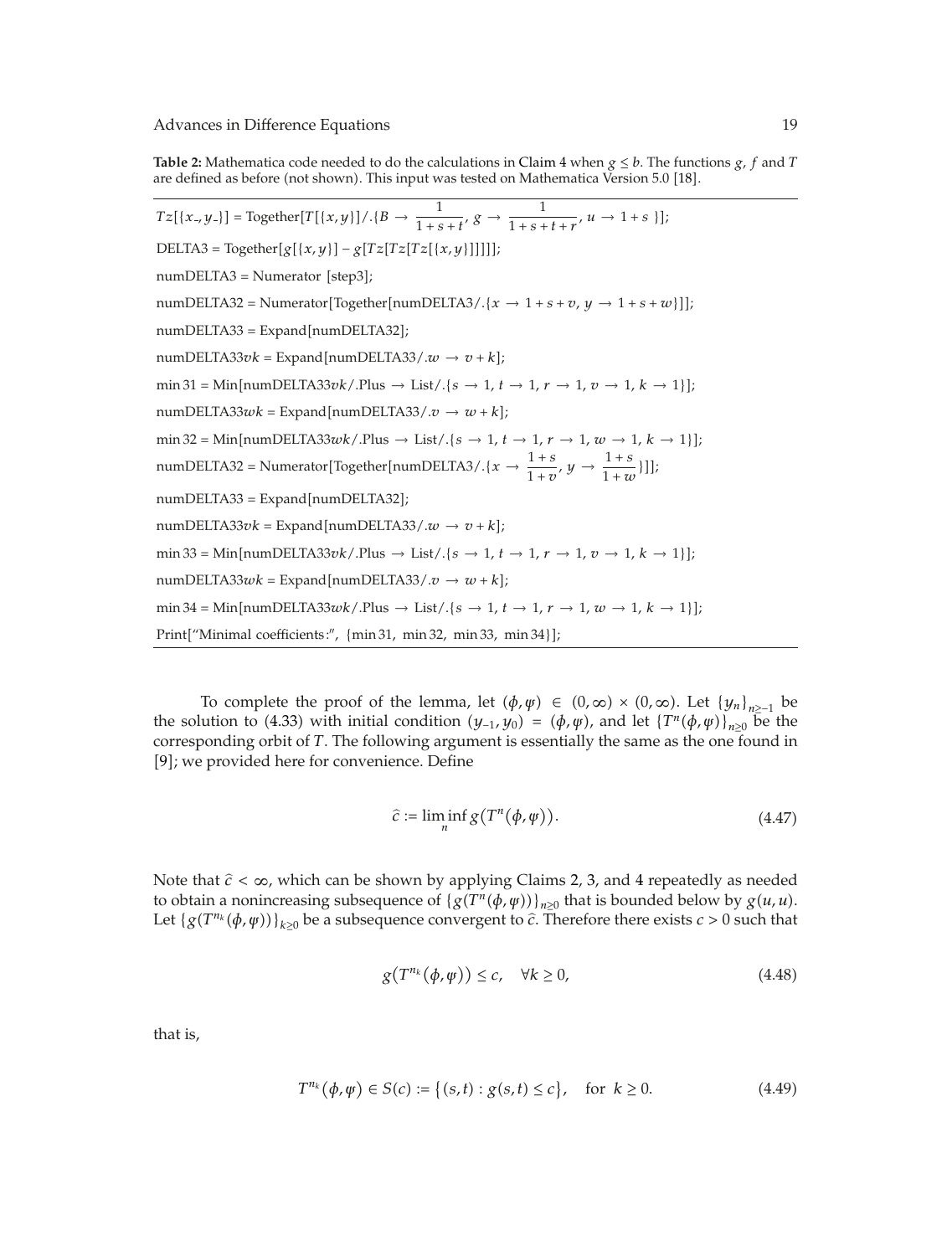The set *S*(*c*) is closed by continuity of  $g(x, y)$ . Boundedness of *S*(*c*) follows from

$$
0 < x, \quad y < \frac{(1+x)(1+y)(u^2 - u + x + y)}{xy} = g(x, y) \le c, \quad \text{for } (x, y) \in S(c). \tag{4.50}
$$

Thus *S*(*c*) is compact, and there exists a convergent subsequence  ${T^{n_{k_\ell}}}(\phi, \psi)_{\ell}$  with limit  $(\hat{x}, \hat{y})$ . Note that

$$
\hat{c} = \lim_{\ell \to \infty} g(T^{n_{k_{\ell}}}(\phi, \psi)) = g(\hat{x}, \hat{y}). \tag{4.51}
$$

We claim that  $(\hat{x}, \hat{y}) = (u, u)$ . If not, then by Claims 2, 3, and 4,

$$
\min\left\{g(T(\hat{x}, \hat{y})), g(T^2(\hat{x}, \hat{y})), g(T^3(\hat{x}, \hat{y}))\right\} < \hat{c}.\tag{4.52}
$$

Let  $\|\cdot\|$  denotes the Euclidean norm. By (4.52) and continuity, there exists  $\delta > 0$  such that

$$
\|(s,t) - (\hat{x}, \hat{y})\| < \delta \Longrightarrow \min\left\{g(T(s,t)), g\left(T^2(s,t)\right), g\left(T^3(s,t)\right)\right\} < \hat{c}.\tag{4.53}
$$

Choose  $L \in \mathbb{N}$  large enough so that

$$
\|T^{n_{k_L}}(\phi,\psi) - (\hat{x},\hat{y})\| < \delta. \tag{4.54}
$$

But then  $(4.53)$  and  $(4.54)$  imply

$$
\min\Big\{g\Big(T^{n_{k_L}+1}(\phi,\psi)\Big),g\Big(T^{n_{k_L}+2}(s,t)\Big),g\Big(T^{n_{k_L}+3}(s,t)\Big)\Big\}<\hat{c},\tag{4.55}
$$

which contradicts the definition (4.47) of  $\hat{c}$ . We conclude  $(\hat{x}, \hat{y}) = (u, u)$ . From this and the definition of convergence of sequences we have that for every  $\epsilon > 0$  there exists  $L \in \mathbb{N}$  such that  $||T^{n_{k_L}}(\phi, \psi) - (u, u)|| < \epsilon$ . Finally, since

$$
\max\left\{ \left| y_{n_{k_L}-1} - u \right|, \left| y_{n_{k_L}} - u \right| \right\} \le \left\| \left( y_{n_{k_L}-1} - u, y_{n_{k_L}} - u \right) \right\| = \left\| T^{n_{k_L}}(\phi, \phi) - (u, u) \right\|, \tag{4.56}
$$

we have that for every  $\epsilon > 0$  there exists  $L \in \mathbb{N}$  such that  $|y_{n_{k_L}} - u| < \epsilon$  and  $|y_{n_{k_L}-1} - u| < \epsilon$ . Since  $u$  is a locally asymptotically stable equilibrium for  $(4.33)$  by Lemma 4.4, it follows that  $y_n \to u$ . This completes the proof of the lemma.  $\Box$ 

### **5. Proof of Theorem 1.4**

To prove Theorem 1.4 it is enough to assume statement  $(B)$  of Proposition 3.1. Also by Lemma 3.3 we may assume  $p \neq q$  without loss of generality. Thus we make the following standing assumption valid throughout the rest of this section for (1.15).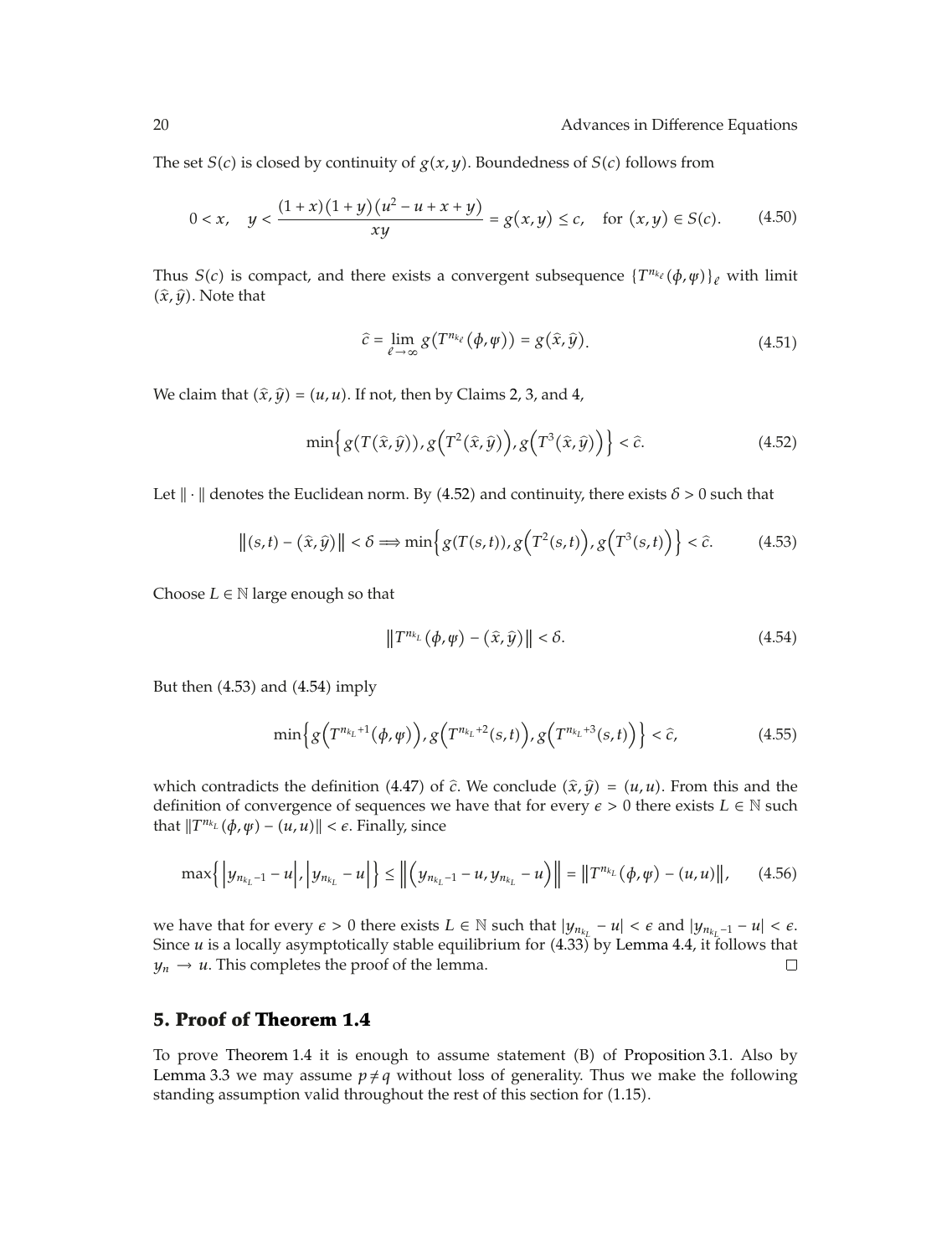*Standing Assumption (SA)*

Assume  $p \neq q$  and that there exist  $m^*$ ,  $M^*$  with  $\mathcal{L} \leq m^* < M^* \leq \mathcal{U}$  such that for (1.15) and its associated function  $f(x, y)$ ,

- (i)  $[m^*, M^*]$  is an invariant interval;
- (ii) every solution eventually enters  $[m^*, M^*];$
- (iii)  $f(x, y)$  is coordinatewise strictly monotonic on  $[m^*, M^*]^2$ .

The function  $f(x, y)$  is assumed to be coordinatewise monotonic on  $[m^*, M^*]$ , and there are four possible cases in which this can happen: (a)  $f(x, y)$  is increasing in both variables, (b)  $f(x, y)$  is decreasing in both variables, (c)  $f(x, y)$  is decreasing in *x* and increasing in *y*, and (d)  $f(x, y)$  is increasing in *x* and decreasing in *y*.

We present several lemmas before completing the proof of Theorem 1.4.

By considering the restriction of the map *T* of (1.15) to  $[m^*, M^*]^2$ , an application of the Schauder Fixed Point Theorem [17] gives that  $[m^*, M^*]^2$  contains the fixed point of *T*, namely,  $(\overline{y}, \overline{y})$ . Thus we have the following result.

**Lemma 5.1.** *One has*  $\overline{y} \in [m^*, M^*]$ *.* 

**Lemma 5.2.** *Neither one of the systems of equations*

$$
M = f(M, M),
$$
  
\n
$$
m = f(m, m),
$$
\n(S1)

*and*

$$
M = f(m, m),
$$
  
\n
$$
m = f(M, M),
$$
\n(S2)

*has solutions*  $(m, M) \in [m^*, M^*]^2$  *with*  $m < M$ .

*Proof.* Since  $x = \overline{y}$  is the only solution to  $f(x, x) = x$ , it is clear that only  $(\overline{y}, \overline{y})$  satisfies (S1). Now let  $(m, M)$  be a solution to (S2). From straightforward algebra applied to *M* − *m* =  $f(m, m) - f(M, M)$  one arrives at  $(p + 1)(M - m) = 0$ , which implies  $m = M$ .  $f(m, m) - f(M, M)$  one arrives at  $(p + 1)(M - m) = 0$ , which implies  $m = M$ .

**Lemma 5.3.** *Suppose that*  $f(x, y)$  *is increasing in x and decreasing in y for*  $(x, y) \in [m^*, M^*]$ *. Then p* − *q* > 0*.* 

*Proof.* By the standing assumption  $(SA)$ ,  $p \neq q$ . By Lemma 3.4, the coordinatewise monotonicity hypothesis, and the fact  $\overline{y} \in [m^*, M^*]$  from Lemma 5.1, we have

$$
(p-q)\overline{y} > qr, \qquad (q-p)\overline{y} < r. \tag{5.1}
$$

The inequalities in  $(5.1)$  cannot hold simultaneously unless  $p - q > 0$ .

 $\Box$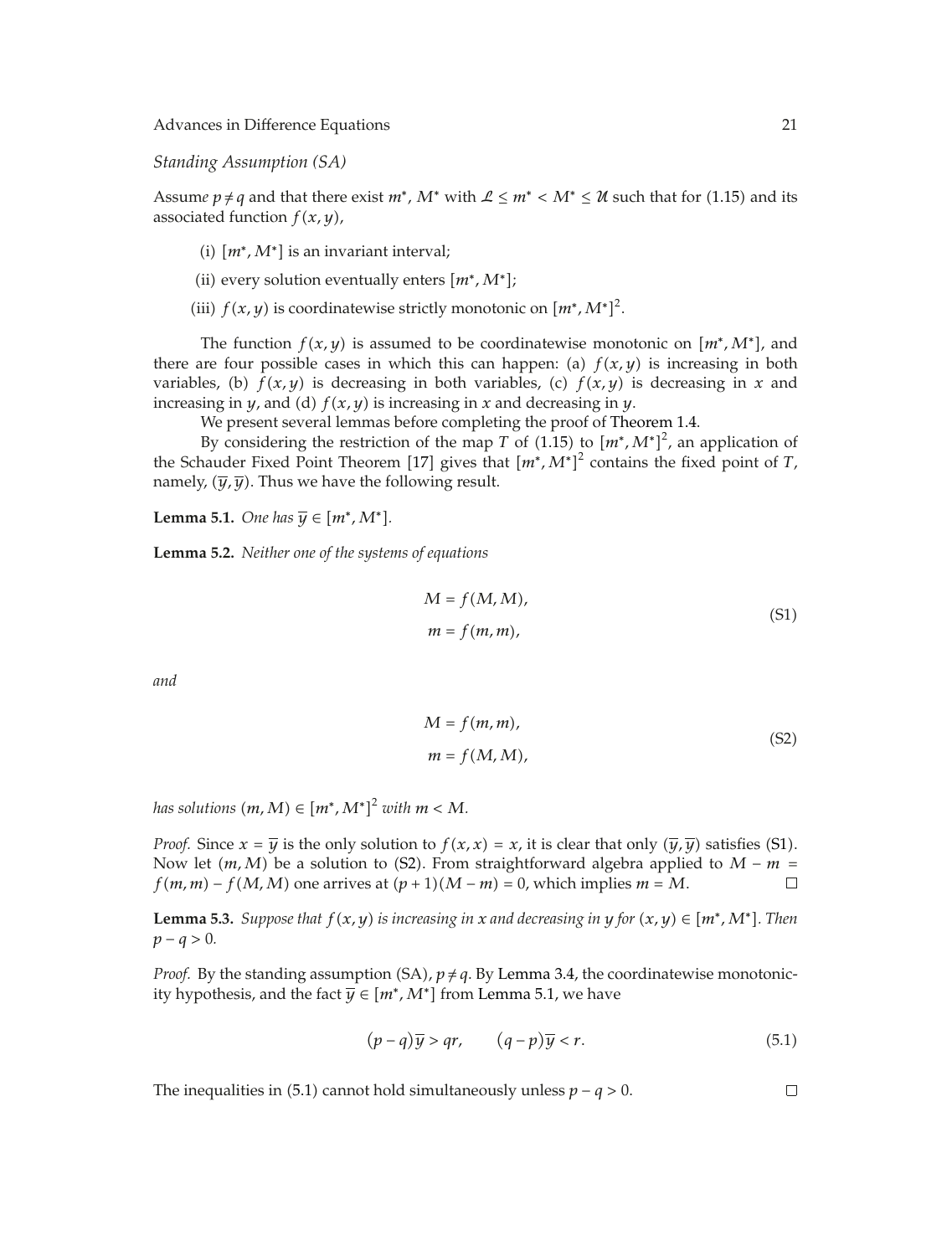**Lemma 5.4.** *If*  $f(x, y)$  *is increasing in x and decreasing in y for*  $(x, y) \in [m^*, M^*]$ *, then*  $f([m^*, M^*]^2) \subset (1, p/q).$ 

*Proof.* For  $(x, y) \in [m^*, M^*]$ , the function f is well defined and is componentwise strictly monotonic on the set  $[x, \infty) \times [y, \infty)$ . Then,

$$
f(x,y) < \lim_{s \to \infty} f(s,y) = \lim_{s \to \infty} \frac{r + ps + y}{qs + y} = \frac{p}{q'},
$$
\n
$$
f(x,y) > \lim_{t \to \infty} f(x,t) = \lim_{t \to \infty} \frac{r + px + t}{qx + t} = 1.
$$
\n
$$
\Box
$$

**Lemma 5.5.** Let  $p > 0$ ,  $q > 0$  and  $r \ge 0$ . If  $f(x, y)$  is increasing in x and decreasing in y on *m*∗*,M*∗*, then*

$$
\frac{qr}{p-q} < \frac{p}{q}.\tag{5.3}
$$

*Proof.* Since  $\overline{y} \in [m^*, M^*]$  by Lemma 5.1, we have  $D_1(\overline{y}, \overline{y}) > 0$  and  $D_2(\overline{y}, \overline{y}) < 0$ . By Lemma 5.3,  $p > q$ , and by Lemma 3.4,

$$
(p-q)\overline{y} > qr, \qquad (q-p)\overline{y} < r. \tag{5.4}
$$

Then,

$$
\overline{y} > \frac{qr}{p-q}.\tag{5.5}
$$

In addition, by Lemma 3.4,

$$
\overline{y} = f(\overline{y}, \overline{y}) < \lim_{s \to \infty} f(s, \overline{y}) = \lim_{s \to \infty} \frac{r + ps + \overline{y}}{qs + \overline{y}} = \frac{p}{q}.\tag{5.6}
$$

**Lemma 5.6.** *Suppose that*  $f(x, y)$  *is increasing in x and decreasing in y for*  $(x, y) \in [m^*, M^*]$ *. If*  $r < 0$ *, then*  $p - q + r > 0$ *.* 

*Proof.* Since  $D_1 f(x, y) > 0$  for  $(x, y) \in [m^*, M^*]$ , and by Lemmas 3.4, 5.1 and 5.3, we have  $\overline{y}$  >  $-r/(p-q)$ , that is,

$$
\sqrt{(p+1)^2 + 4r(q+1)} > \frac{-2r(q+1)}{p-q} - p - 1.
$$
\n(5.7)

If the right-hand side of inequality (5.7) is nonnegative, then, after squaring both sides of 5.7, we have

$$
(p+1)^2 + 4r(q+1) > \left(\frac{-2r(q+1)}{p-q}\right)^2 + \frac{4r(q+1)(p+1)}{p-q} + (p+1)^2.
$$
 (5.8)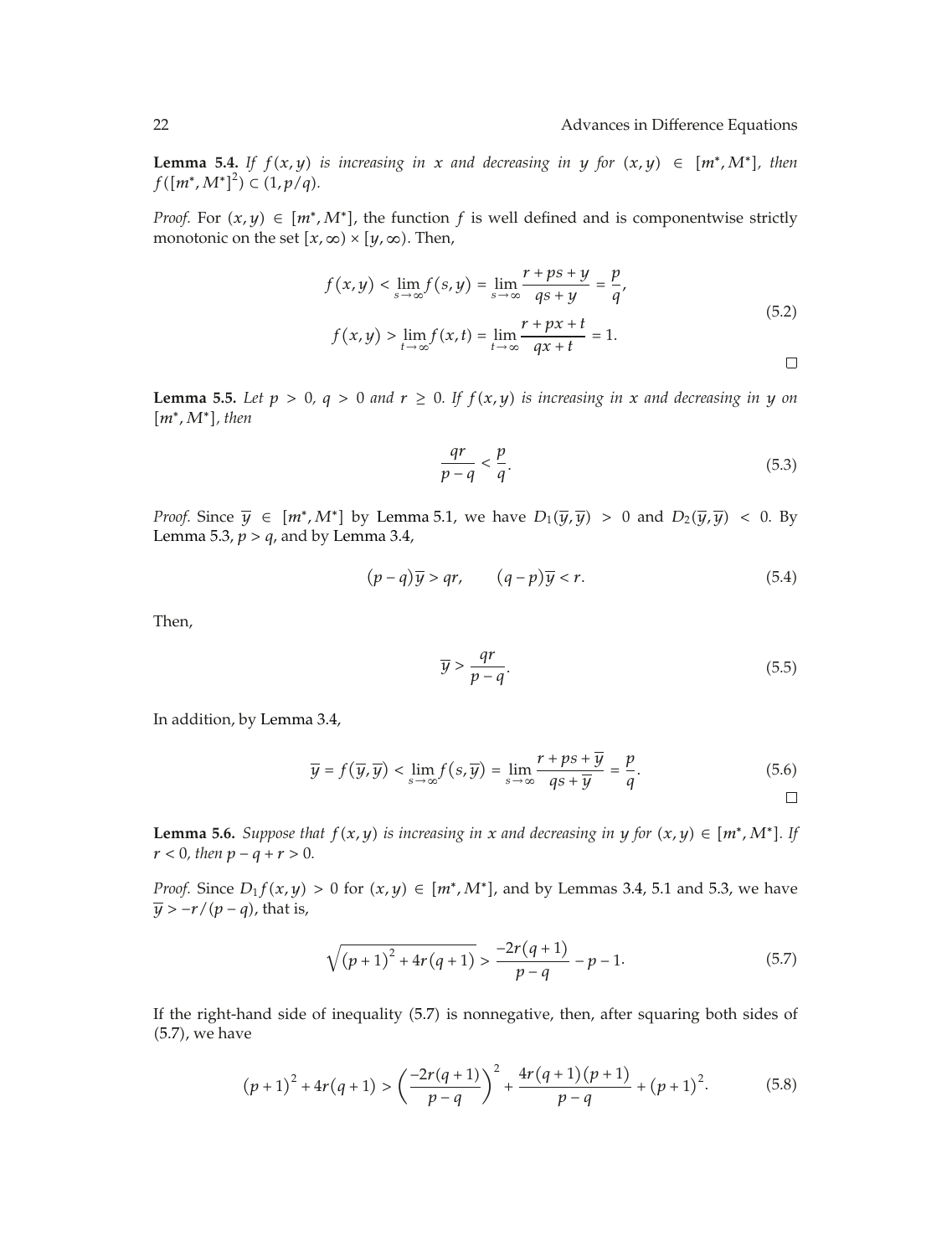Further simplification of  $(5.8)$  and the hypothesis  $r < 0$  yield

$$
1 < \frac{r(q+1)}{(p-q)^2} + \frac{p+1}{p-q'},
$$
\n(5.9)

which, after some elementary algebra, implies *p* − *q r >* 0. Now assume that the right-hand side of inequality (5.7) is negative relation that we may rewrite as

$$
\frac{-r}{p-q} < \frac{1}{2} \frac{p+1}{q+1}.\tag{5.10}
$$

If  $(1/2)((p + 1)/(q + 1)) ≤ 1$ , then  $-r/(p - q) < 1$ , which gives the conclusion  $p - q + r > 0$ . If  $(1/2)((p + 1)/(q + 1)) > 1$ , that is,  $p > 2q + 1$ , then

$$
p - q + r > q + r + 1. \tag{5.11}
$$

Therefore if  $q + r + 1 \ge 0$ , the conclusion of the lemma follows from this and from (5.11). Assume

$$
q + r + 1 < 0. \tag{5.12}
$$

From relations  $(1.16)$  we have

$$
q + r + 1 = \frac{(b+c)(a^2c^2 + bc^2a + c^3a - ac^2\beta + 2abc\gamma + ac^2\gamma + b^2\gamma^2 + 2bc\gamma^2 + c^2\gamma^2)}{c(ac + b\gamma + c\gamma)^2},
$$
(5.13)

hence assumption (5.12) and relation (5.13) imply

$$
R := a^{2}c^{2} + bc^{2}a + c^{3}a - ac^{2}\beta + 2abc\gamma + ac^{2}\gamma + b^{2}\gamma^{2} + 2bc\gamma^{2} + c^{2}\gamma^{2} < 0.
$$
 (5.14)

Further algebra gives

$$
\frac{\gamma}{ac}R - \left(-c^2\alpha + ac\gamma - c\beta\gamma + b\gamma^2\right)
$$
\n
$$
= c^2\alpha + \frac{bc\alpha\gamma}{a} + \frac{c^2\alpha\gamma}{a} + b\gamma^2 + c\gamma^2 + \frac{2b\gamma^3}{a} + \frac{b^2\gamma^3}{ac} + \frac{c\gamma^3}{a} > 0. \tag{5.15}
$$

Since  $R < 0$  by (5.14), from inequality (5.15) we have

$$
-c^2\alpha + ac\gamma - c\beta\gamma + b\gamma^2 < 0. \tag{5.16}
$$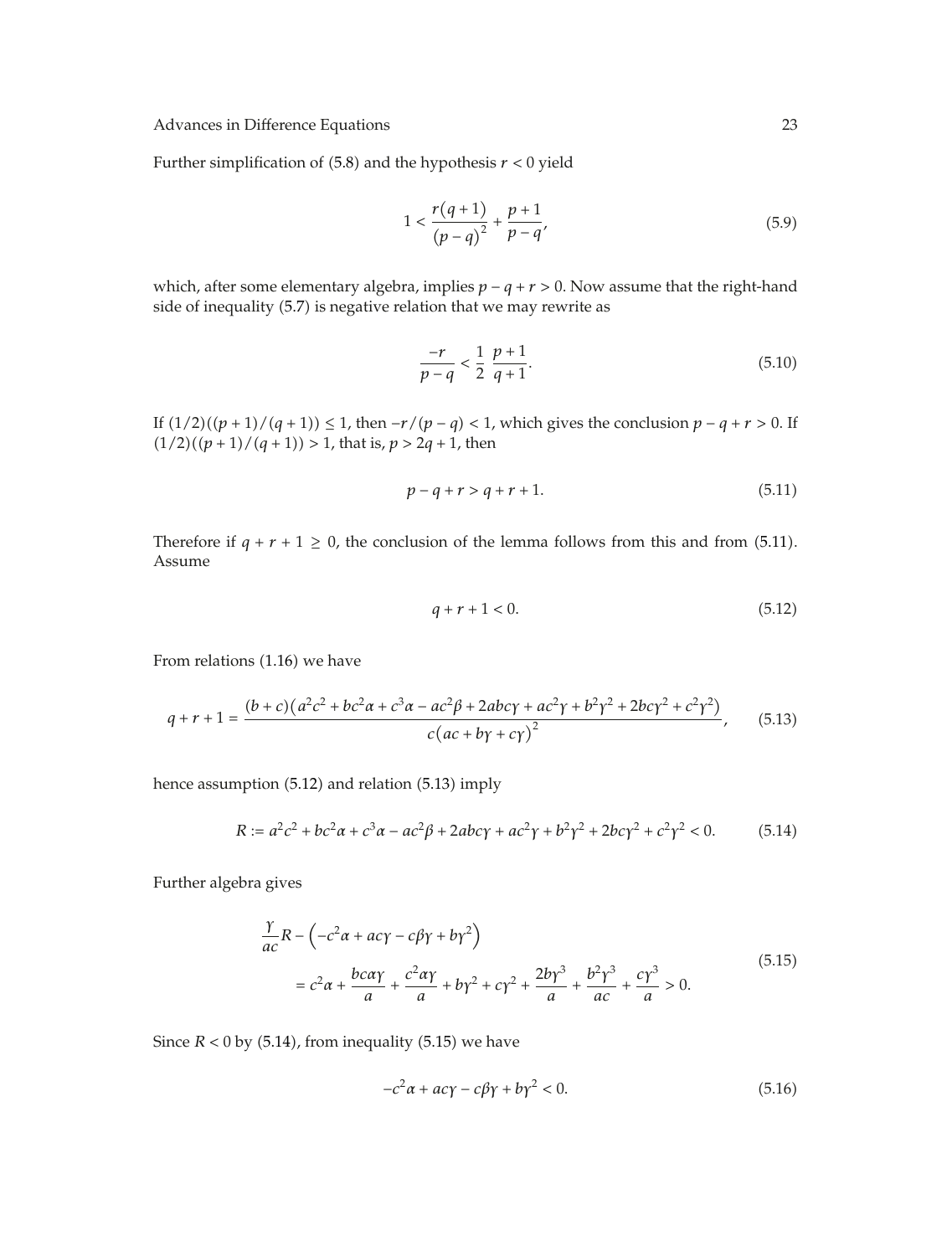$\Box$ 

Finally, from  $(1.16)$  we have

$$
p - q + r = -\frac{(b + c)^2 (-c^2 \alpha + ac\gamma - c\beta\gamma + b\gamma^2)}{c(ac + b\gamma + c\gamma)^2}.
$$
 (5.17)

Combining (5.16) with (5.17) we obtain  $p - q + r > 0$ .

**Lemma 5.7.** *If*  $r < 0$  *and*  $f(x, y)$  *is increasing in x and* decreasing *in y for*  $(x, y) \in [m^*, M^*]$ *, then every solution converges to the equilibrium.*

*Proof.* Since  $p - q + r > 0$  by Lemma 5.6, we have  $K_2 = -r/(p - q) < 1$ , which together with Lemma 5.4 implies that  $[1, p/q]$  is an invariant, attracting compact interval such that *f*(*x*, *y*) is increasing in *x* and decreasing in *y* on  $[1, p/q]^2$ . Since  $f([1, p/q]^2) \subset (1, p/q)$ , we see that every solution to (1.15) eventually enters the invariant interval  $(1, p/q)$ . The change of variables

$$
y_n = \frac{1 + (p/q)z_n}{1 + z_n}
$$
, or  $z_n = \frac{y_n - 1}{p/q - y_n}$  (5.18)

transforms the equation

$$
y_{n+1} = \frac{r + py_n + y_{n-1}}{qy_n + y_{n-1}}, \quad n = 0, 1, ..., y_{-1}, y_0 \in \left(1, \frac{p}{q}\right)
$$
 (5.19)

into the equivalent equation

$$
z_{n+1} = g(z_n, z_{n-1}), \quad n = 0, 1, ..., \ z_{-1}, z_0 \in (0, \infty), \tag{5.20}
$$

where

$$
g(w,v) := \frac{q(1+v)\left(-\left(q(p-q+r)\right) + \left(-p^2 + pq - qr\right)w\right)}{(1+w)\left(-q(p-q-qr) + \left(-p^2 + pq + q^2r\right)v\right)}.
$$
\n(5.21)

We claim that for  $w, v \in (0, \infty)$ , (a)  $g(w, w)$  is increasing in  $w$ , (b)  $g(w, v)/w$  is decreasing in *w*, and (c)  $g(w, v)/w$  is decreasing in *v*. Indeed, since  $p > q$ ,  $r < 0$ ,  $p - q + r > 0$ , and *−r*/*(p − q)* < *p*/*q*, we have

$$
\frac{d}{dw}(g(w,w)) = \frac{-rq^2(1+q)(-p+q)^2}{(-pq+q^2+q^2r-p^2w+pqw+q^2rw)^2} > 0,
$$
\n
$$
\frac{\partial}{\partial v}\left(\frac{g(w,v)}{w}\right) = -\frac{q(-p+q)^2(q(p-q+r)+(p^2-pq+qr)w)}{(-pq+q^2+q^2r-p^2v+pqv+q^2rv)^2w(1+w)} < 0,
$$
\n
$$
\frac{\partial}{\partial w}\left(\frac{g(w,v)}{w}\right) = -\frac{q(1+v)(q(p-q+r)+2q(p-q+r)w+(p^2-pq+qr)w^2)}{(q(p-q-qr)+(p^2-pq-q^2r)v)w^2(1+w)^2} < 0.
$$
\n(5.22)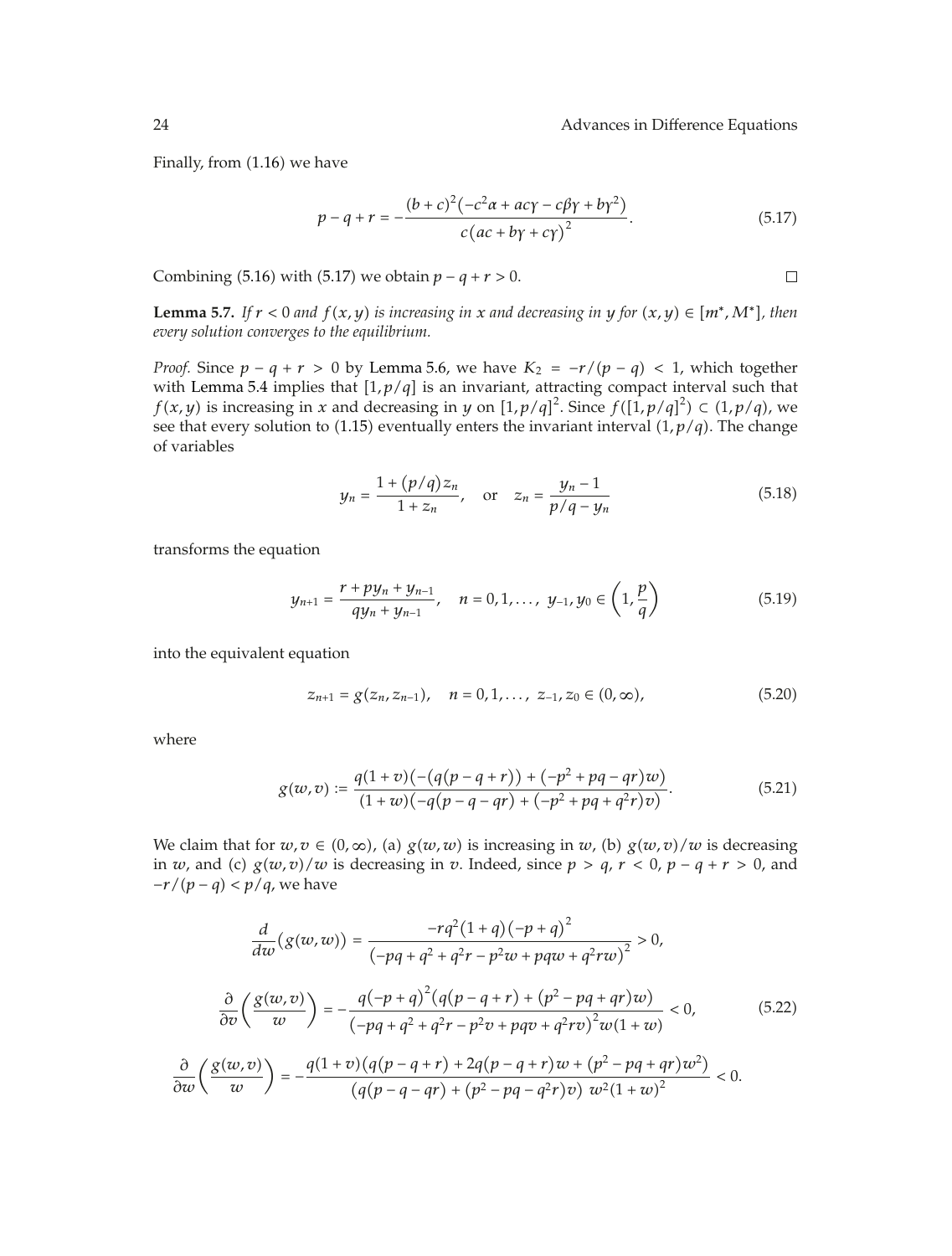Also, note that (5.20) has a unique equilibrium  $\bar{z}$ . Therefore hypotheses (i)–(iv) of Theorem 2.5 are satisfied; so every solution  $\{z_n\}$  to (5.20) converges to  $\overline{z}$ . By reversing the change of variables, one can conclude that every solution to (5.19) converges to the equilibrium. variables, one can conclude that every solution to  $(5.19)$  converges to the equilibrium.

*Proof of Theorem 1.4.* The four parts of the proof are as follows.

- (a)  $f(x, y)$  *is increasing in both x and y on*  $[m^* , M^*]^2$ . By Lemma 5.2 the hypotheses of Theorem 2.1 part (i). are satisfied; hence every solution converges to the equilibrium *y*.
- (b)  $f(x, y)$  *is decreasing in both x and y on*  $[m^*, M^*]^2$ . By Lemma 5.2 the hypotheses of Theorem 2.1 part (ii). are satisfied; hence every solution converges to the equilibrium *y*.
- (c)  $f(x, y)$  *is decreasing in x and increasing in y on*  $[m^*, M^*]^2$ . By the corollary to Theorem 2.3 we conclude that every solution converges to the unique equilibrium or to a prime period-two solution.
- (d)  $f(x, y)$  *is increasing in x and decreasing in y on*  $[m^*, M^*]^2$ . By Lemmas 3.4, 5.3, and 5.4, there is no loss of generality in assuming  $[m^*, M^*]$  ⊂  $(K, p/q)$ , where  $K$  :=  $max{-r/(p-q), qr/(p-q)}$ , which we do. We consider two subcases. If *r* ≥ 0, then Lemmas 5.3, 5.5, and Proposition 4.1 imply that every solution converges to the unique equilibrium. If *r <* 0, then Lemma 5.7 implies that every solution converges to the unique equilibrium.

This completes the proof of Theorem 1.4. Since Theorem 1.4 is just a version of Theorem 1.2 obtained by an affine change of coordinates, we have also proved Theorem 1.2 as well.  $\Box$ 

### **6. Proof of Theorem 1.5**

The first lemma guarantees solutions to  $(1.13)$  to be bounded.

**Lemma 6.1.** *Let*  $p > 0$ ,  $q > 0$  *and*  $r \ge 0$ *. There exist positive constants*  $\mathcal{L}$  *and*  $\mathcal{U}$  *such that every solution*  $\{x_n\}_{n=1}^{\infty}$  *to* (1.13) *satisfies*  $x_n \in [\mathcal{L}, \mathcal{U}]$  *for*  $n \geq 2$ *, and the function* 

$$
f(x,y) = \frac{r + px + y}{qx + y}, \quad (x,y) \in (0,\infty)^2
$$
 (6.1)

*satisfies*

$$
f([\mathcal{L}, \mathcal{U}] \times [\mathcal{L}, \mathcal{U}]) \subset [\mathcal{L}, \mathcal{U}]. \tag{6.2}
$$

*Proof.* Set

$$
\mathcal{L} := \min\left\{\frac{p}{q}, 1\right\}, \qquad \mathcal{U} := \max\left\{\frac{p}{q}, 1, \frac{r + (p + 1)\mathcal{L}}{(q + 1)\mathcal{L}}\right\}.
$$
\n(6.3)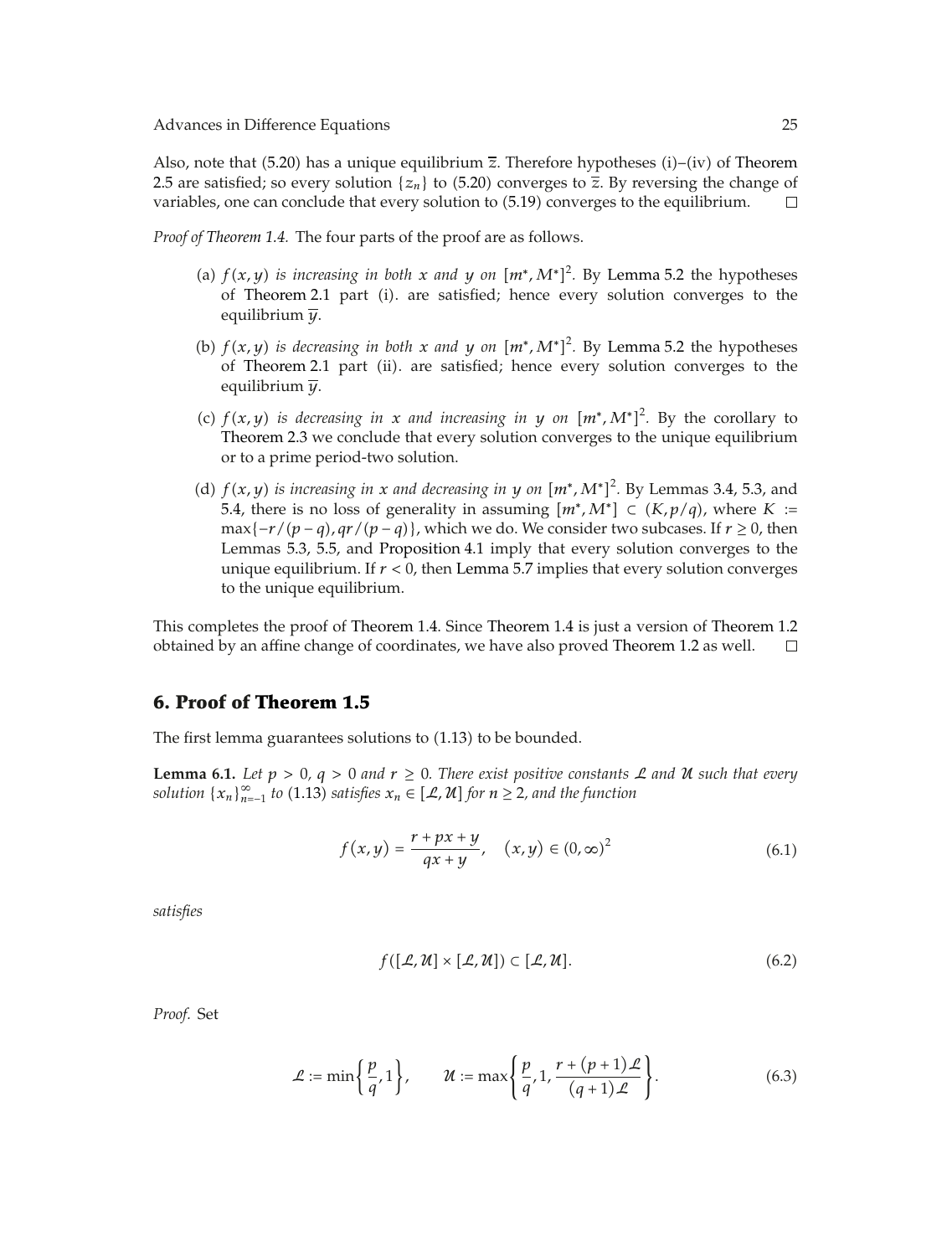$\Box$ 

Then

$$
f(x,y) \ge \frac{px+y}{qx+y} \ge \min\left\{\frac{p}{q},1\right\} = \mathcal{L}.\tag{6.4}
$$

Let  $x = \mathcal{L} + u$  and  $y = \mathcal{L} + v$  with  $u, v \ge 0$ . Thus

$$
f(x,y) = \frac{r + \mathcal{L}(p+1) + pu + v}{\mathcal{L}(q+1) + qu + v} \le \max\left\{\frac{p}{q}, 1, \frac{r + (p+1)\mathcal{L}}{(q+1)\mathcal{L}}\right\} = \mathcal{U}.
$$
 (6.5)

Hence  $f([\mathcal{L}, \mathcal{U}] \times [\mathcal{L}, \mathcal{U}] ) \subset [\mathcal{L}, \mathcal{U}].$ 

Inspection of the proof of Proposition 3.1 reveals that, given that we have Lemma 6.1, the conclusion of the proposition is true concerning 1.13. The statement is given next.

**Proposition 6.2.** *At least one of the following statements is true.*

- A *Every solution to* 1.13 *converges to the equilibrium.*
- (B) There exist  $m^*$ ,  $M^*$  with  $L \leq m^*$  <  $M^*$  s.t. the following.
	- *(i)*  $[m^*, M^*]$  *is an invariant interval for* (1.13*), that is,*  $f([m^*, M^*] \times [m^*, M^*])$  ⊂ *m*∗*,M*∗*.*
	- (ii) *Every solution to* (1.13) *eventually enters*  $[m^*, M^*]$ .
	- (iii)  $f(x, y)$  *is coordinatewise strictly monotonic on*  $[m^*, M^*]^2$ *.*

The proof of Theorem 1.4 may be reproduced here in its entirety with the only change being the elimination of the case *r <* 0, which presently does not apply. Everything else in the proof applies to  $(1.13)$ . The proof of Theorem 1.5 is complete.

### **Acknowledgment**

The authors wish to thank an anonymous referee for his/her careful review of the paper and valuable suggestions.

### **References**

- 1 M. R. S. Kulenovic and G. Ladas, ´ *Dynamics of Second Order Rational Difference Equations*, Chapman & Hall/CRC, Boca Raton, Fla, USA, 2002.
- 2 G. Ladas, "Invariants for generalized Lyness equations," *Journal of Difference Equations and Applications*, vol. 1, no. 2, pp. 209–214, 1995.
- [3] E. C. Zeeman, "Geometric unfolding of a difference equation," unpublished.
- [4] M. R. S. Kulenović, "Invariants and related Liapunov functions for difference equations," *Applied Mathematics Letters*, vol. 13, no. 7, pp. 1–8, 2000.
- 5 A. M. Amleh, E. Camouzis, and G. Ladas, "On second-order rational difference equation—I," *Journal of Difference Equations and Applications*, vol. 13, no. 11, pp. 969–1004, 2007.
- 6 A. M. Amleh, E. Camouzis, and G. Ladas, "On second-order rational difference equations—II," *Journal of Difference Equations and Applications*, vol. 14, no. 2, pp. 215–228, 2008.
- [7] A. Brett and M. R. S. Kulenović, "Global asymptotic behavior of  $x_{n+1} = (px_n + x_{n-1})/(r + qxn + x_{n-1})$ " *Advances in Difference Equations*, vol. 2007, Article ID 41541, 22 pages, 2007.